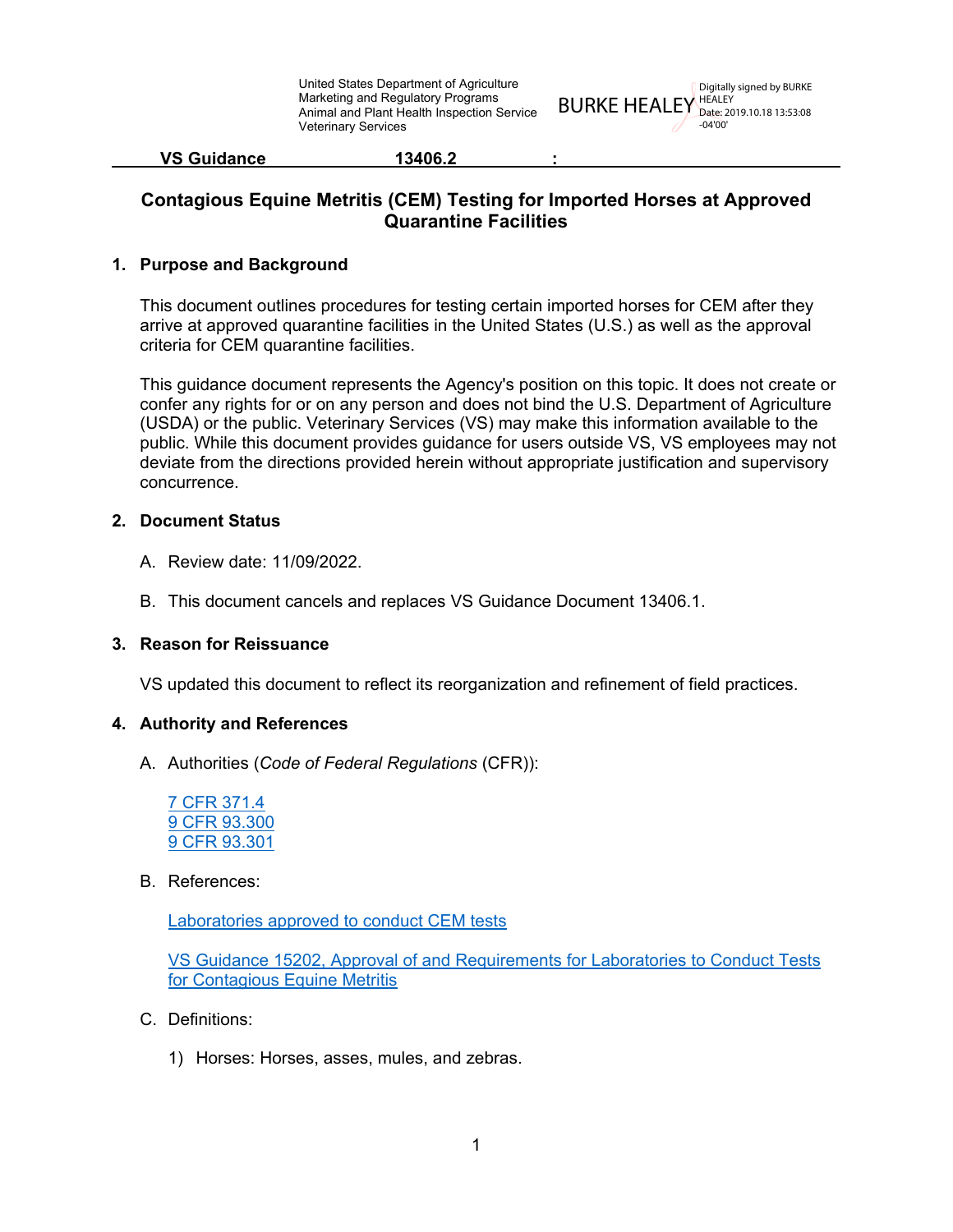| <b>VS Guidance</b> | 13406.2 |  |
|--------------------|---------|--|
|                    |         |  |

- 2) Contagious equine metritis (CEM): A venereal disease of horses caused by *Taylorella equigenitalis*, a Gram-negative coccobacillus.
- 3) State animal health official (SAHO): A State veterinarian or State animal health technician.
- 4) Test mare: A mare designated for testing stallions for CEM.
- 5) VS official: A full-time salaried employee who represents VS in the capacity of veterinary medical officer or animal health technician.
- 6) National CEM Coordinator: A VS veterinary medical officer who oversees activities and duties of State CEM Coordinators. The National Coordinator prepares necessary documentation and reviews data submitted monthly from State CEM Coordinators.
- 7) State CEM Coordinator: A SAHO or a VS official who oversees operations at State approved CEM quarantine facilities. The State Coordinator is responsible for inspecting CEM quarantine facilities and monthly record keeping/reporting.
- 8) Disinfectant: A solution prepared at such a concentration to be bactericidal, but which does not cause tissue inflammation or irritation, e.g. a sinus flush.
- 9) Detergent (mild): A water-soluble cleansing agent that combines with impurities and dirt to make them miscible and which is more effective at removing fine dirt particles than soap when dissolved in water.
- 10) Facility: A building or designated area specifically approved for CEM quarantine and testing.

#### **5. Audience**

VS employees, other Federal and State agencies, and members of the public.

### **6. Guidance**

#### A. General

1) The regulations at 9 CFR 93.301(c) contains provisions for importing horses for permanent entry from regions VS considers affected with CEM. After completing Federal import quarantine, sexually intact horses over 731 days of age must be tested for CEM in an approved facility supervised by State or Federal authorities prior to release for entry to the United States.<sup>[1](#page-1-0)</sup>

<span id="page-1-0"></span> <sup>1</sup> *See Appendix I: Memorandum of Understanding (MOU), State Contagious Equine Metritis Testing.*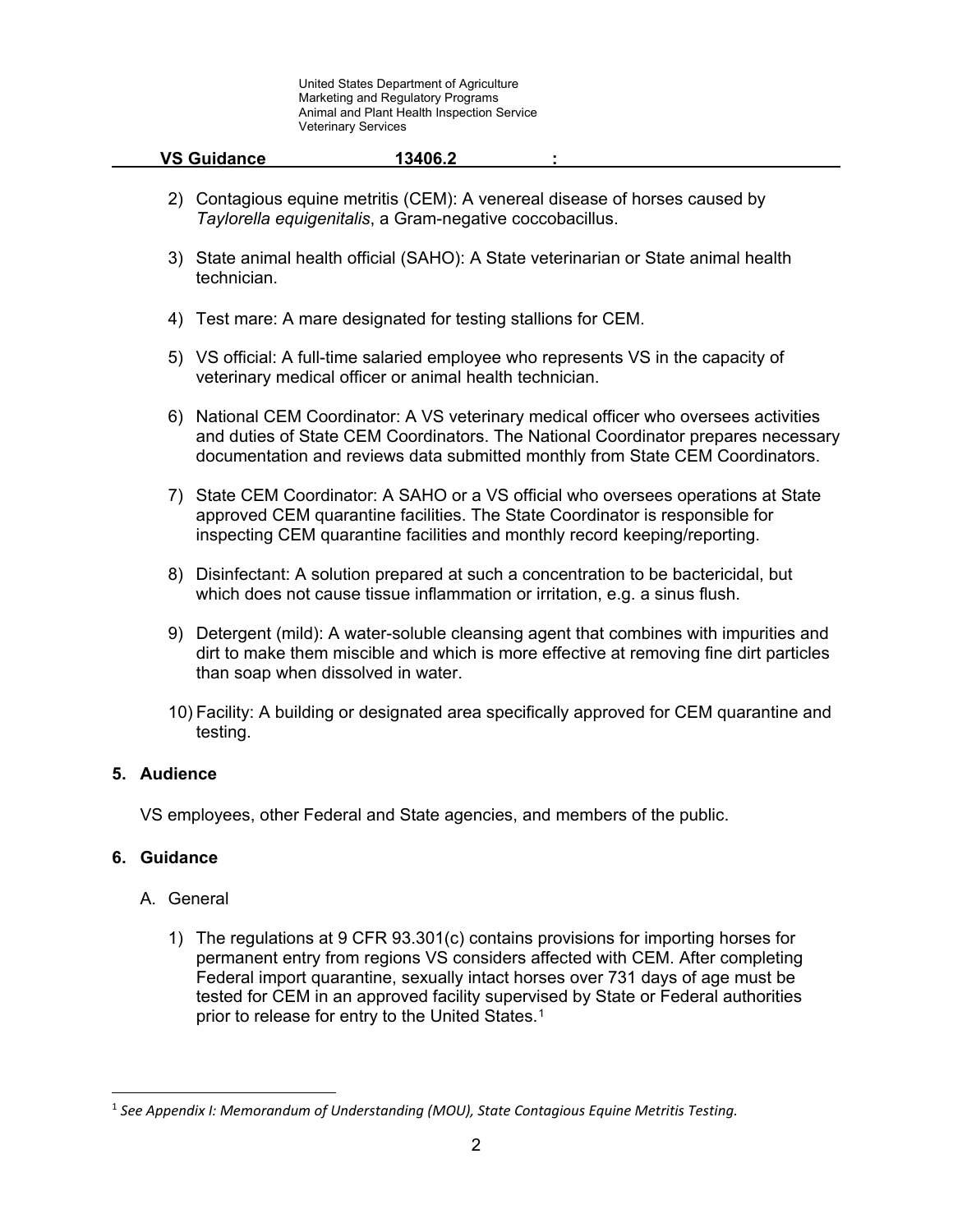| <b>VS Guidance</b> | 13406.2 |  |
|--------------------|---------|--|
|                    |         |  |

- 2) *T. equigenitalis* is a fastidious organism and adherence to sampling protocols is necessary to reduce the risk of false negative results. Testing methodology is a series of bacterial cultures, using samples obtained from various anatomical sites depending on gender, and by serological testing of mares using a complement fixation test (CFT) for CEM antibodies. Place cultures in Amies transport media with charcoal and ship refrigerated (see section K of this document for details). The National Veterinary Services Laboratories (NVSL) or a VS-approved CEM laboratory must receive and plate samples within 48 hours of collection.
- 3) An accredited veterinarian, State veterinarian, or a VS veterinarian must perform sample collection and monitor test breeding and treatments.
	- a. A SAHO or VS official must observe at least one treatment during the five (5)-day treatment period to ensure the accredited veterinarian properly performs the treatments.
	- b. A VS official or SAHO must be present during all test breeding.
- 4) To avoid false negative culture results, the horses must not be treated with antibiotics while undergoing *T. equigenitalis* testing.
	- a. If a horse requires systemic antibiotic treatment, a minimum of seven (7)-days must elapse between the last systemic treatment and an initial CEM culture.
	- b. If a horse receives topical antibiotic treatment of the external genitalia, a minimum of 21 days must elapse between the last topical treatment and an initial CEM culture test.
- B. Standards for Approving CEM Testing Facilities

A facility must meet the following minimum requirements to obtain State approval to quarantine and treat imported horses for CEM. Individual States may institute additional standards for approval and inspection of facilities.

- 1) The State must initially inspect and approve a proposed quarantine facility before horses can be placed in CEM quarantine.
	- a. After approving a proposed quarantine facility, State personnel must provide the facility inspection report (Contagious Equine Metritis (CEM) Quarantine Facility Inspection Report Form) to the National CEM Coordinator for review, recording, and filing. *[2](#page-2-0)*
	- b. The State can begin accepting horses into a State-approved quarantine facility after the National CEM coordinator receives the initial inspection report and notifies the State the facility is on the approved facility list.

<span id="page-2-0"></span> <sup>2</sup> *See Appendix 2: Sample Contagious Equine Metritis (CEM) Quarantine Facility Inspection Report Form*.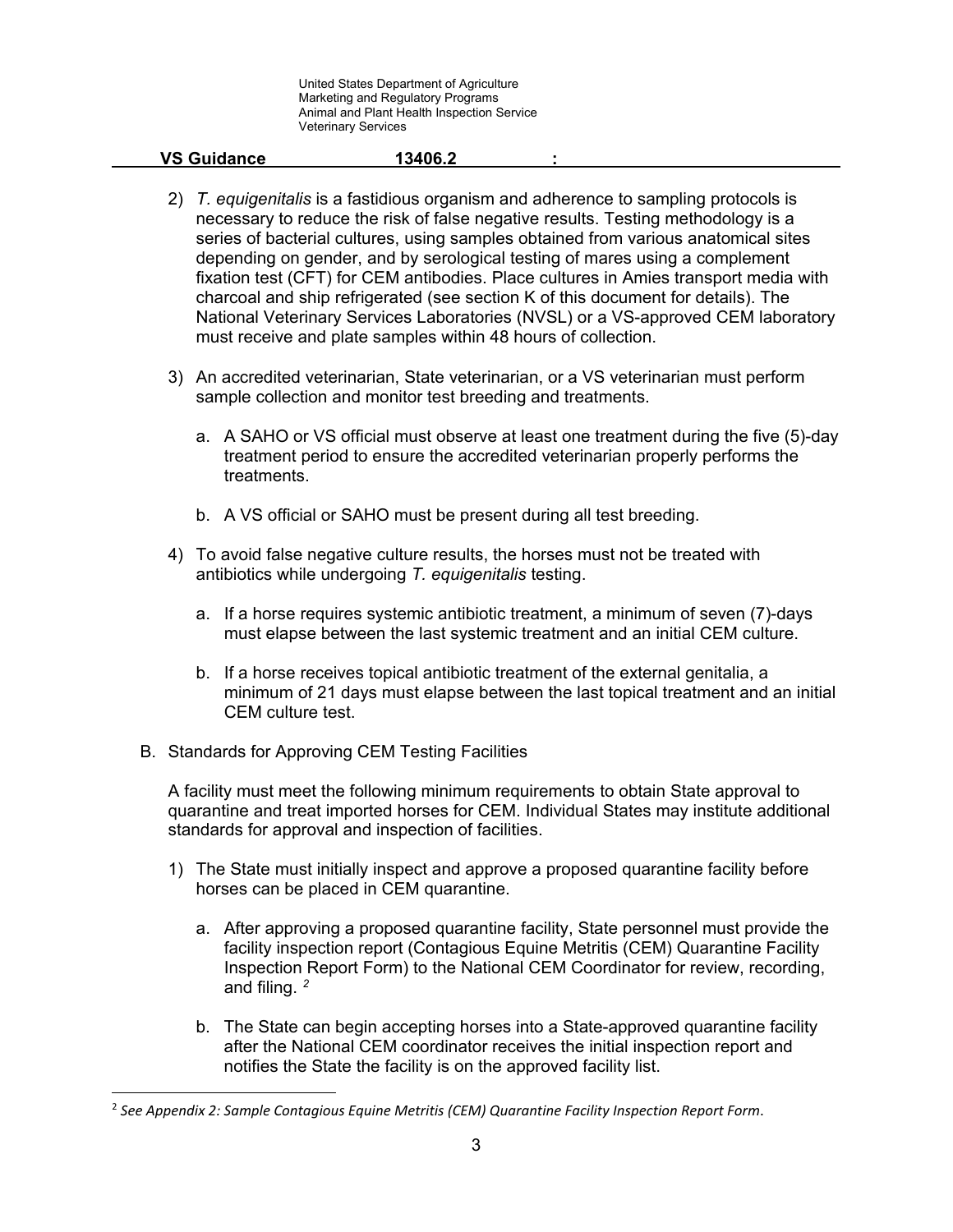| <b>VS Guidance</b> | 13406.2 |  |
|--------------------|---------|--|
|                    |         |  |

- c. The State CEM coordinator must notify the National CEM Coordinator within 30 days when the State inspects a facility to be added to or needs to remove facilities from the Federal approved CEM facility list.
- d. State personnel must inspect and re-approve active facilities annually, at a minimum.
	- 1. The State should submit re-inspection reports within one (1) month of the anniversary date to ensure the facility remains on the approved facility list.
	- 2. Every six (6) months the National CEM Coordinator provides the State CEM Coordinator a list of facilities lacking a current inspection report on file with the National CEM Coordinator.
- 2) The facility must be an enclosed, sound, permanent building with surfaces (walls, floors, and ceilings) able to withstand frequent cleaning and disinfection without deteriorating. The owner may house test mares in a secure temporary stabling structure on the same premises as the facility, if the structure can be effectively cleaned and disinfected.
- 3) The facility must contain stalls where individual imported horses can be separated from each other, either by an empty stall, an empty area where horses cannot touch each other, or by a solid wall that is at least 8 feet (2.4 m) high.
	- a. The facility must provide isolation from other horses and common traffic.
	- b. Nose-to-nose contact may not occur.
	- c. This requirement does not include test mares housed on the premises (see section 6.B.2).
		- 1. Test mares housed in a secure temporary stabling structure may be commingled if the mares are not being used for test breeding and remain on the same premises as the CEM quarantine facility.
		- 2. Test mares must remain in the CEM quarantine facility while being used for test breeding until they meet all release requirements.
- 4) All entrances to the facility clearly identify it as a quarantine area.
- 5) The facility must be large enough to accommodate the maximum number of horses indicated in the quarantine inspection checklist.
- 6) The facility must be secure and prevent the escape or removal of horses without authorization and prevent other animals or unauthorized personnel from entering.
- 7) Drainage from the facility must not flow into parts of the premises containing other horses.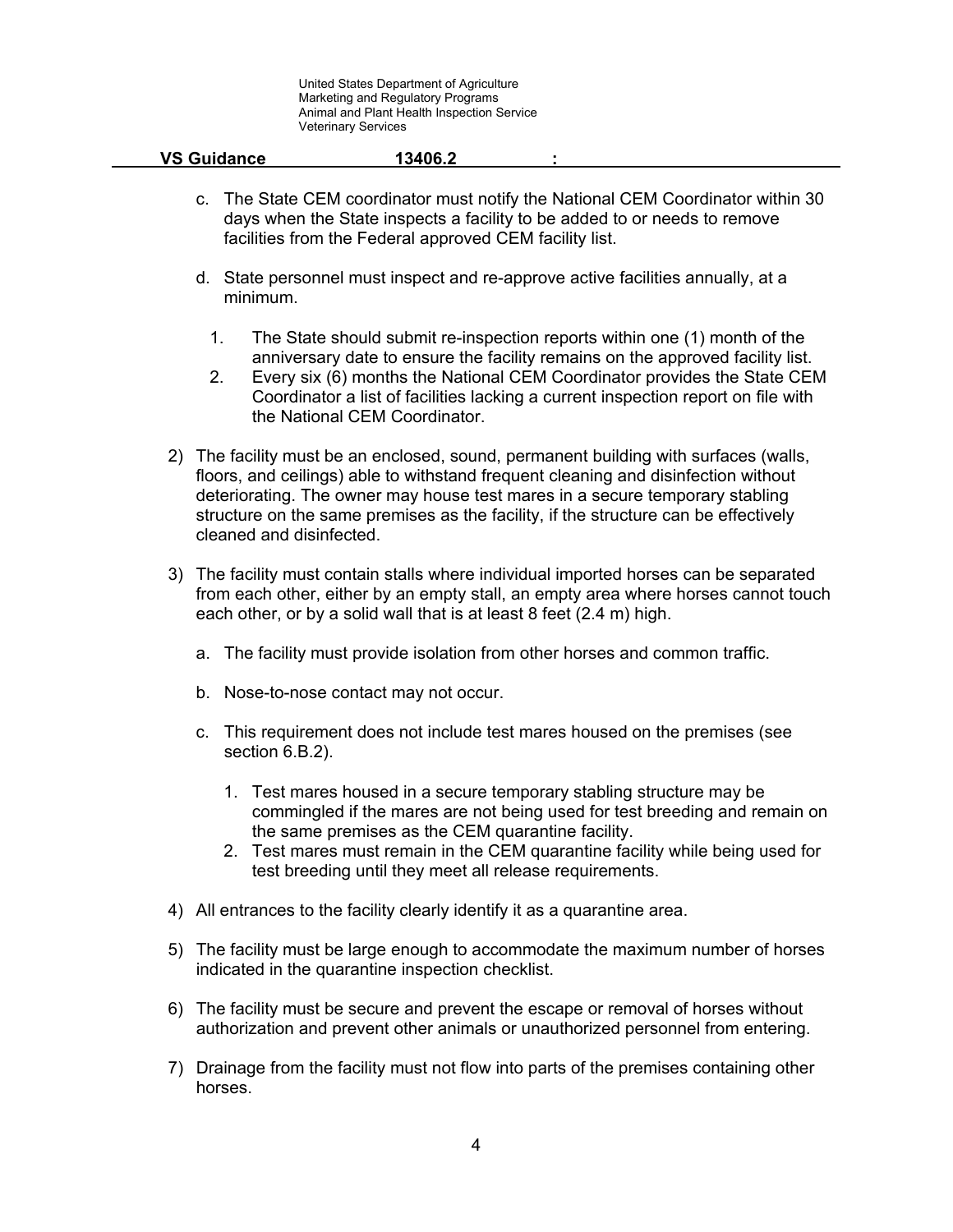| <b>VS Guidance</b> | 13406.2 |  |
|--------------------|---------|--|
|                    |         |  |

- 8) During the quarantine period, all equipment used for feeding, watering, grooming, and cleaning must remain in the quarantine area and be limited only to the animals in quarantine. Personnel must clean and disinfect larger equipment (tractors, farm trucks) in the quarantine area prior to and after shared use on the same premises,
- 9) After each culture or treatment, personnel must place all gloves, sleeves, speculums, and other disposable material in plastic garbage bags to be disposed of through incineration or burial. These materials may alternatively be stored until the quarantine is released (providing that all culture results are negative), when they may be disposed of as domestic waste.
- 10) The facility must be available to accredited attending veterinarians and State or VS personnel at any time necessary to conduct required testing or quarantine observation procedures.
- 11) State or VS personnel must oversee horse owners and grooms in the quarantine area. All visitors must sign a visitor log on entry to the quarantine area. No pets may enter the quarantine area.
- 12) All horses under CEM quarantine must remain in the facility until released by a SAHO.
- C. Quarantine and Biosecurity for Imported Horses
	- 1) Quarantine horses must be segregated at all times.
		- a. Quarantine horses may be exercised in arenas or turned out into paddock areas separated from all other horses, maintaining the "no physical contact" requirement with quarantined and non-quarantined horses.
		- b. Do not share grooming, cleaning supplies, or tack between quarantine and nonquarantine horses.
	- 2) Do not breed, collect samples from, or subject horses under quarantine to genital examination or cleaning beyond what is required for CEM testing as detailed in section 6.D.2.d.
	- 3) Fomites, especially contaminated reproductive equipment and contaminated artificial insemination equipment, can transmit *T. equigenitalis*.
		- a. Use separate buckets, brushes, sponges, tack, etc., for each horse under quarantine.
		- b. Personnel must clean and disinfect all reusable equipment between quarantines.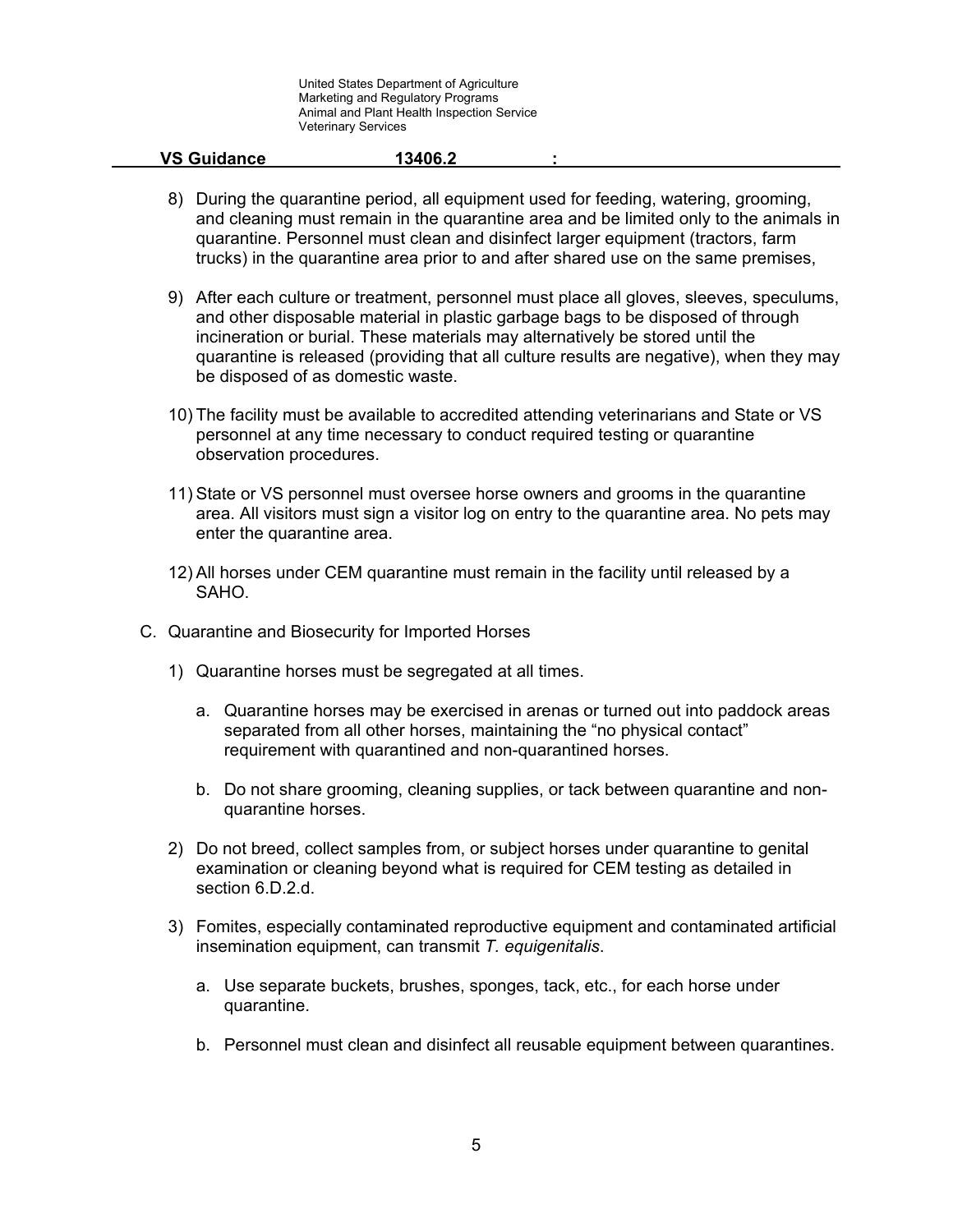| <b>VS Guidance</b> | 13406.2 |  |
|--------------------|---------|--|
|                    |         |  |

- 4) If an imported mare foals or aborts prior to completing CEM testing, personnel should consider placental tissue, fetal membranes, and amniotic fluid as potential sources of CEM transmission.
	- a. These materials, along with soiled bedding and any other potentially contaminated materials from foaling, should be properly disposed of by burial, incineration, or composting to minimize any risk of *T. equigenitalis* transmission.
	- b. Otherwise-soiled bedding and manure from the quarantine do not pose a risk for infection and can be disposed of normally.
- 5) Any horse found to be positive for *T. equigenitalis* on any of the testing performed (serology or culture) must remain in quarantine for additional treatment and testing until the horse tests negative for *T. equigenitalis.*
- D. Procedures for Imported Mares

NOTE: To exempt an imported mare in foal from the final cervical or endometrial culture, the owner or person transporting the mare must have an original letter signed by the examining veterinarian in the country of origin or a U.S. accredited veterinarian confirming that the mare is in foal and the approximate breeding date.

- 1) Arrival: Collect a blood sample and submit to an approved laboratory for CFT.
- 2) Culture sample collection
	- a. Culture the mare 3 separate times during a 12-day period with at least 72 hours between culture sets from the clitoral sinuses (one swab for 3 sinuses) and clitoral fossa (1 swab), plus the distal cervix or endometrium using a guarded uterine swab on the last culture date if the mare is not pregnant.
		- 1. Do not scrub or use soap, disinfectant, or mild detergent before taking clitoral sinus or fossa swabs.
		- 2. Use dry cleanup or minimal water if necessary to remove excess organic debris.
		- 3. After collecting the third set of swabs from the clitoral sinuses and fossa, the external genitalia may be scrubbed using soap, disinfectant, or mild detergent before swabbing the distal cervix or endometrium.
		- 4. Samples must arrive at the laboratory and be plated within 48 hours from the time of culture collection (see section 6.I.7 of this document).
	- b. If the mare requires medical treatment with antibiotics at any time during this 12 day culturing period, the mare must first complete the medical treatment and then restart the 12-day culturing period adhering to guidance in section 6D.2.a. of this document.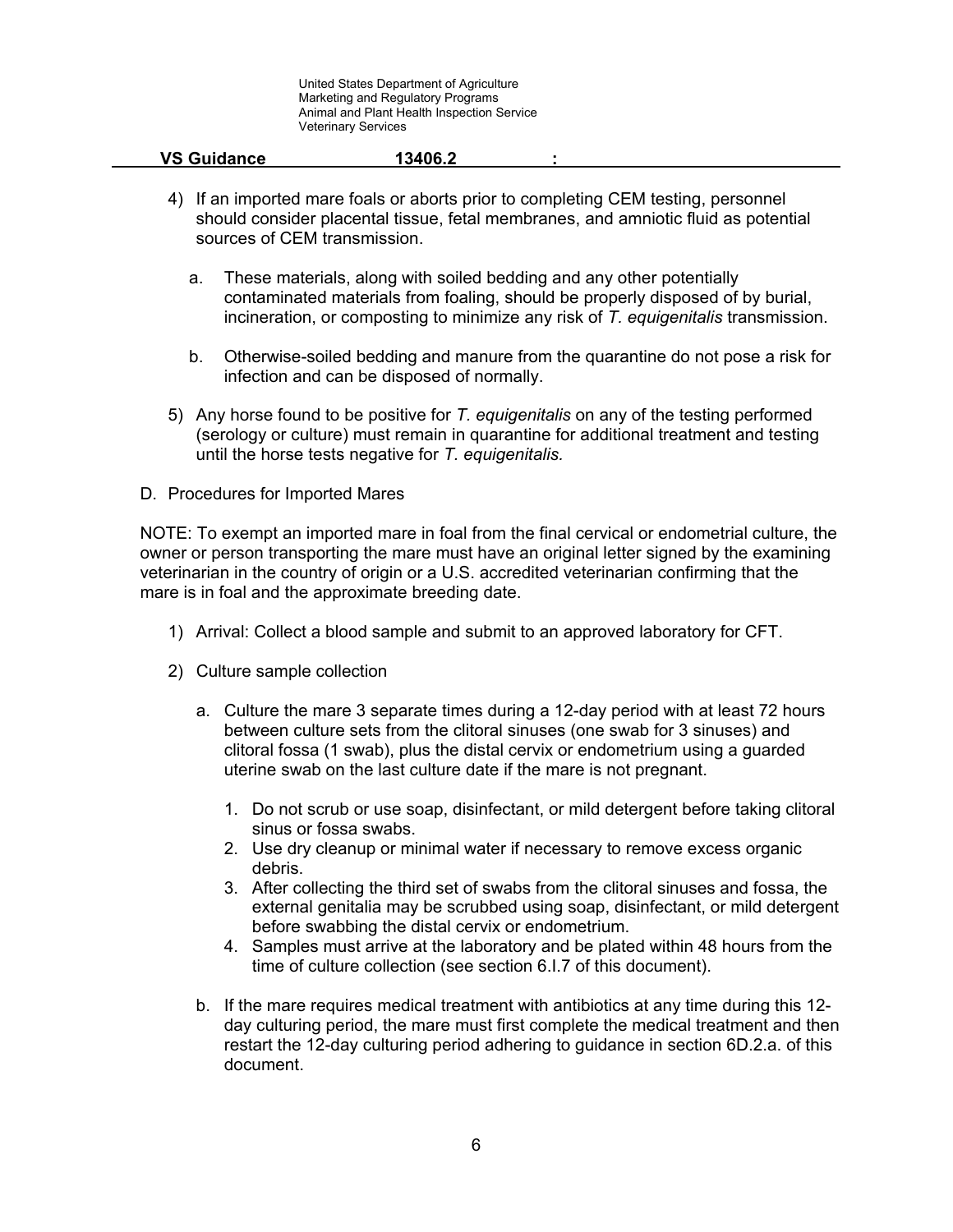| <b>VS Guidance</b> | 13406.2 |  |
|--------------------|---------|--|
|                    |         |  |

- c. For non-pregnant mares, include a swab of the distal cervix or endometrium with the third culture set.
	- 1. Use one swab for the three sinuses and separate swabs for the clitoral fossa and the cervix or endometrium.
	- 2. Pregnant mares do not need to have the distal cervix or endometrium cultured.
- 3) First day of CEM treatment (prophylactic and clinical) procedures:
	- a. *We strongly recommend that treatment (Section 6.D.3. through 6.D. 4 of this document) does not occur until you obtain negative culture results from the laboratory.* Plating and culture incubation of *T. equigenitalis* takes a minimum of 7 days. If a laboratory reports it is unable to use a culture (e.g., overgrowth on the plate<sup>[3](#page-6-0)</sup> or delayed arrival of samples to the lab), then the mare will need to be re-cultured. If treatment has already begun, then 21 days must elapse from the end of treatment until the mare can be re-cultured.
	- b. Start treating the mare for five (5) consecutive days with the disclaimer that a delay will occur if it is necessary to repeat culturing or if there is overgrowth that requires treatment.
	- c. Infuse the clitoral sinuses with a small volume of a ceruminolytic agent, such as hydrogen peroxide or sodium bicarbonate, using either a curved tip 12-cc syringe or a syringe attached to a disposable 1-1/3" plastic teat infusion cannula.
	- d. Alternatively, bathe the clitoral area with the ceruminolytic agent and infuse the sinuses using digital manipulation. The difficulty you encounter in softening the smegma ("bean") or other debris sufficiently for removal as described below will determine the amount of ceruminolytic agent required.
	- e. Express the smegma from the central sinus of the clitoris by grasping the clitoris between the thumb and forefinger and gently squeezing, while simultaneously pulling down and out. This method should displace the frenulum sufficiently to allow access to the central sinus.
	- f. Flush the sinuses with a small volume (e.g., 5.0-10.0 ml) of at least two (2) percent chlorhexidine scrub solution to remove all residual smegma and ceruminolytic agent.

 $\overline{\phantom{a}}$ 

<span id="page-6-0"></span><sup>&</sup>lt;sup>3</sup> Approved State laboratories or NVSL report bacterial overgrowth occurrences resulting from *Pseudomonas, Proteus*, etc. to both the State and Federal coordinator, who address the occurrences case by case.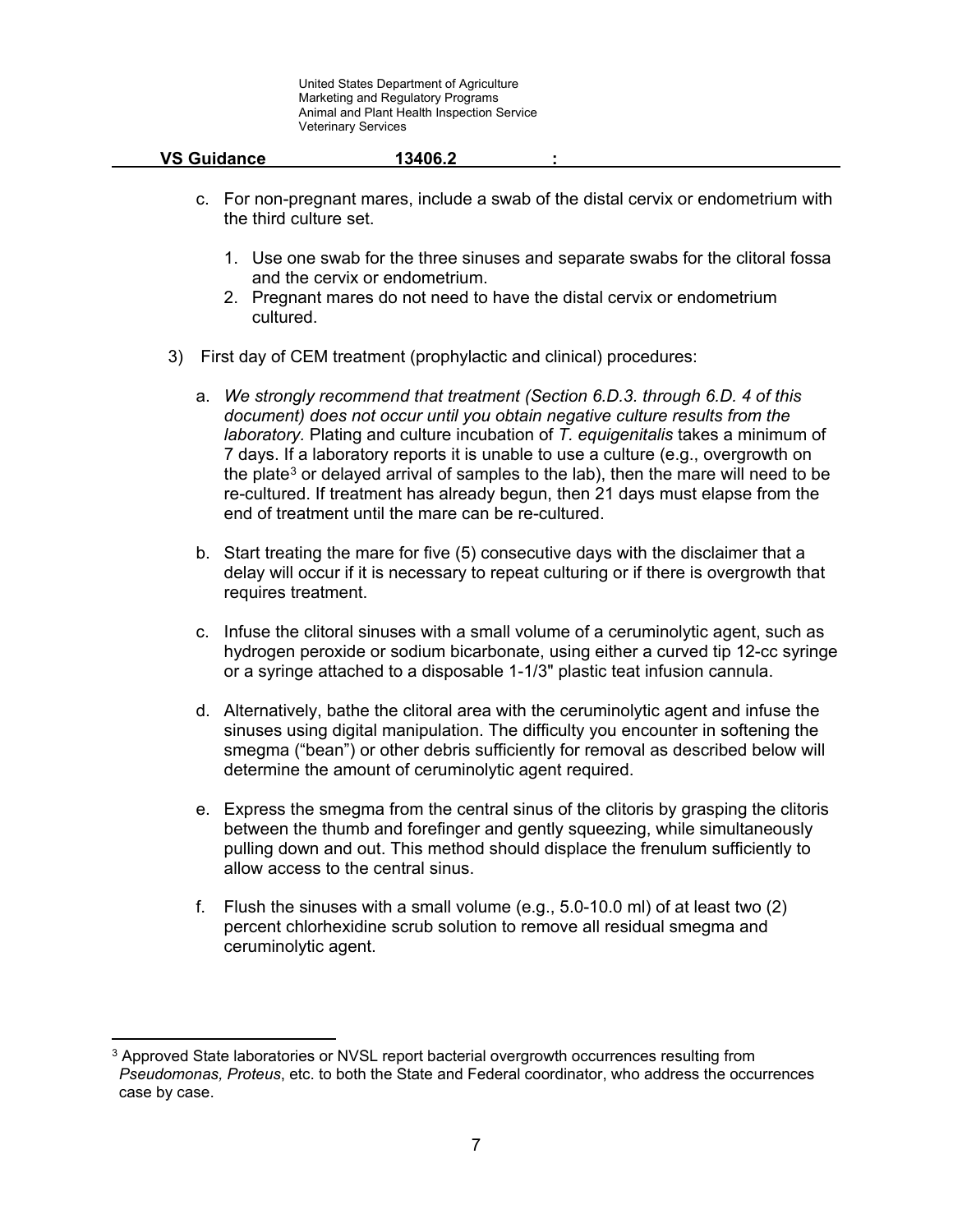- g. Following flushing, clean and scrub the clitoral sinuses and clitoral fossa area using two (2) percent or greater chlorhexidine scrub solution. Rinse the scrubbed areas.
- h. After cleaning and rinsing, infuse the sinuses with an antibiotic ointment effective against *T. equigenitalis*, such as silver sulfadiazine or 0.2 percent nitrofurazone. Personnel can accomplish infusion by working the ointment into the sinuses by hand.
- i. After infusing the sinuses, coat the entire clitoral area, sinuses, and fossa with the antibiotic ointment.
- 4) Days two (2) to five (5) of treatment:
	- a. Clean and scrub the clitoral sinuses and clitoral fossa area using at least two (2) percent chlorhexidine scrub solution. Rinse the scrubbed areas.
	- b. After cleaning and rinsing, infuse the sinuses with an antibiotic ointment effective against *T. equigenitalis*, such as silver sulfadiazine or 0.2 percent nitrofurazone. Personnel can accomplish infusion by working the ointment into the sinuses by hand.
	- c. After infusing the sinuses, coat the entire clitoral area, sinuses, and fossa with the antibiotic ointment.
	- d. Systemic and/or intrauterine antibiotics are not required, but the attending veterinarian, in consultation with regulatory officials, may authorize their use with topical treatment.
- 5) Release

The SAHO may release the mare from quarantine if all cultures and CFT results are negative, five (5) days of wash and pack are completed, and if no further treatment is required. If the CFT or any culture results are positive, the mare must be treated and re-cultured according to sections 6.D.2 through 4 of this document before release.

- E. Procedure for Imported Mares Positive for *T. equigenitalis*
	- 1) A mare is positive for T. equigenitalis when the CFT **or** culture results are positive.
	- 2) Treat the mare as described in sections 6.D.3 and 6.D.4 of this document.
	- 3) No sooner than 21 days after the last topical or intrauterine treatment, repeat three sets of cultures on the mare as described in section 6.D.2.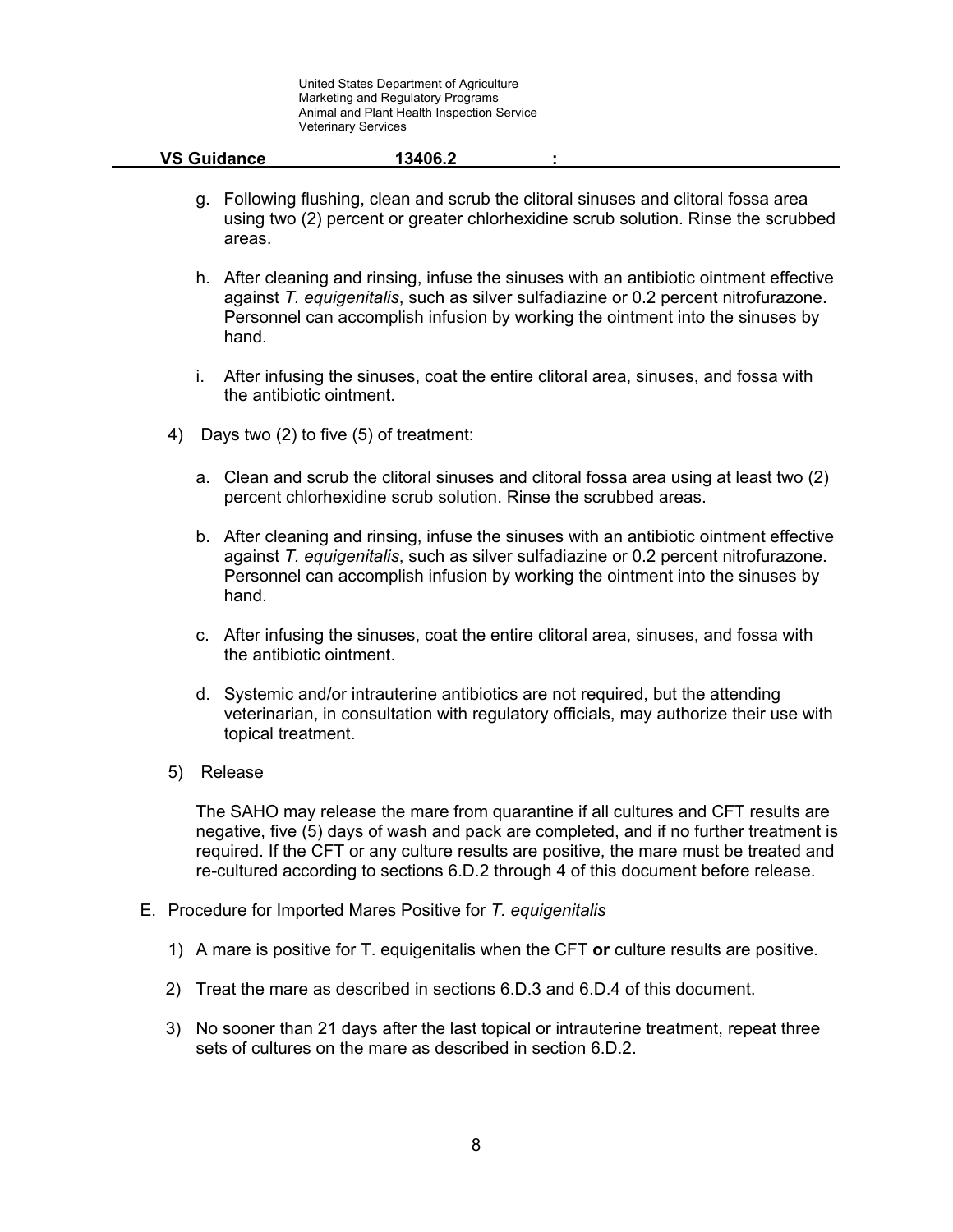| <b>VS Guidance</b> | 13406.2 |  |
|--------------------|---------|--|
|                    |         |  |

- 4) If all culture sets are negative, perform treatment as described in sections 6.D.3 through 6.D.4 of this document, then release the mare following re-treatment. Repeat of CFT testing is not required for release.
- 5) A positive mare must remain in quarantine until the mare is treated and retested negative for *T. equigenitalis.*
- F. Procedures for Imported Stallions
	- 1) Arrival

Collect one set of culture specimens from the stallion, ensuring samples arrive at the laboratory within 48 hours from the time of culture collection.

- a. Collect samples from the shaft of penis and prepuce, urethral sinus, fossa glandis, and distal urethra using a separate swab for each of these four sites.
- b. If necessary, clean swab sites with cotton and plain water to remove excess organic debris.
- c. Do not scrub or use soap, disinfectant, or mild detergent cleaners prior to swabbing.
- 2) CEM culture results test breeding, and treatment
	- a. Plating and culture incubation of *T. equigenitalis* takes a minimum of seven (7) days.
	- b. If the culture results are negative, proceed to breed two qualified test mares (see section 6.H of this document).
	- c. If a stallion is determined to be positive at any time during the process, suspend further testing and initiate treatment without test breeding mares (see section 6.G of this document).
	- d. Test breeding
		- 1. Do not begin test breeding until the imported stallion culture results are negative. After obtaining negative culture results, then test breed stallion to two qualified test mares (section 6.H).
		- 2. Do not clean the external genitalia prior to or during testing, since cleaning may lead to false negative culture results.
		- 3. Do not scrub or use soap, disinfectant, or detergent cleaners on the test mare or the stallion prior to breeding.
		- 4. Test breeding consists of live cover of two qualified mares (see section 6.H of this document). The goal is to maximize contact time between the external genitalia of the stallion and the mare. At a minimum, each test mare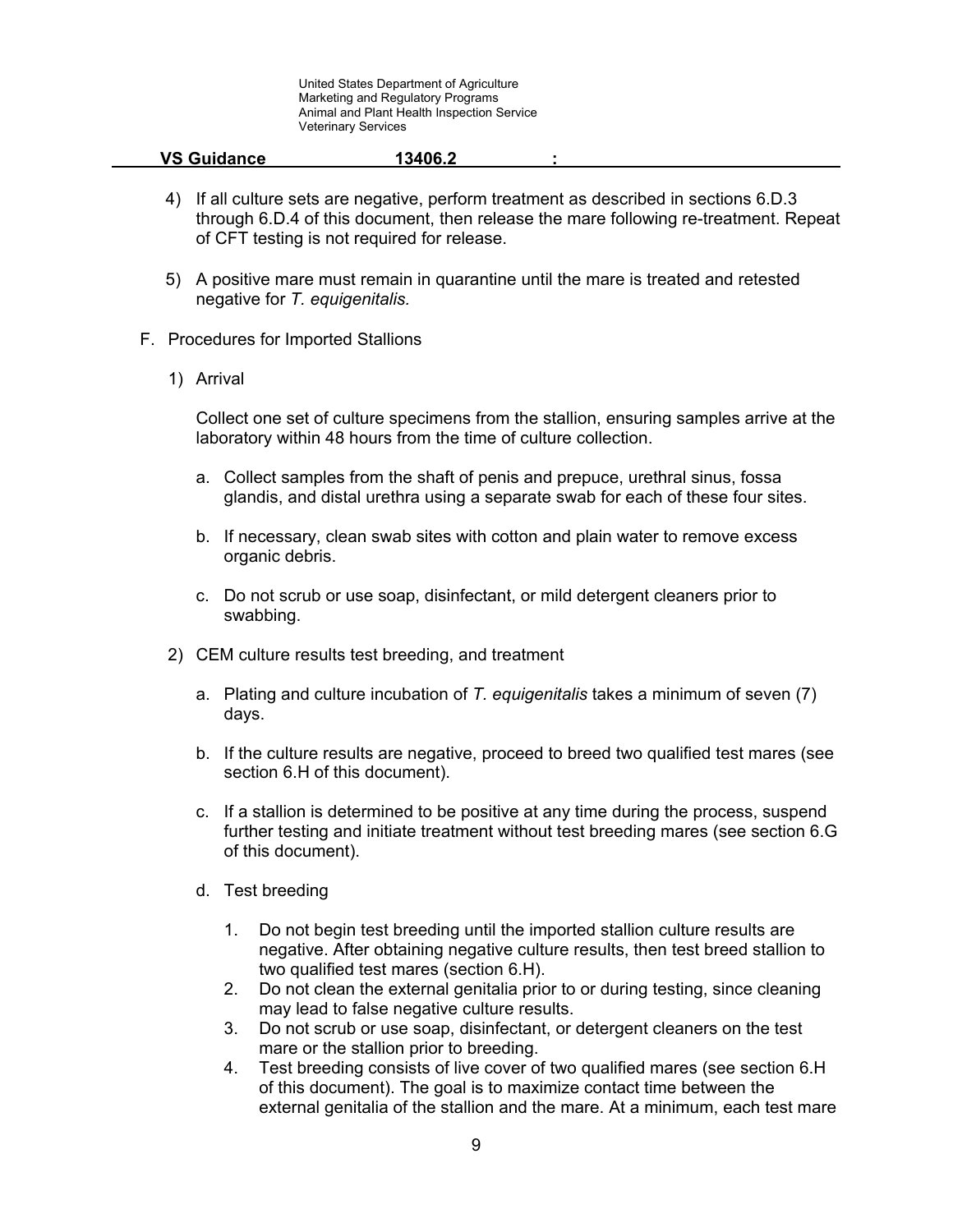|  | <b>VS Guidance</b> | 13406.2 |  |  |
|--|--------------------|---------|--|--|
|--|--------------------|---------|--|--|

must experience at least two complete penetrations from the stallion, one of which must result in ejaculation. Complete penetration means full insertion of the shaft of the penis into the vaginal vault of the mare.

### e. Treatment

- 1. After completing both test breedings, the stallion's prepuce, penis, fossa glandis, and urethral sinus must be thoroughly scrubbed with a cleansing agent such as two (2) percent chlorohexidine while the stallion is in full erection (or using sedation to allow for exteriorization of the penis) once a day for five (5) consecutive days.
- 2. After each cleaning, coat the penis, prepuce, and sheath with an antibiotic ointment effective against *T. equigenitalis*, such as silver sulfadiazine or 0.2 percent nitrofurazone, once a day for five (5) consecutive days.
- 3. Use systemic antibiotics with topical treatment at the discretion of the attending accredited or regulatory veterinarian.
- 3) Post-breeding of test mares
	- a. Begin culture testing of test mares on the third day post breeding.
	- b. Culture the test mares three (3) separate times during a 12-day period with at least 72 hours between culture sets from clitoral sinuses, clitoral fossa, plus the distal cervix or endometrium.
	- c. Refer to section 6.D.2 of this document for complete culture sample collection procedures
- 4) Submit CEM CFT from test mares to NVSL or a laboratory approved by APHIS to conduct CEM CF testing (see section 6.I.1 of this document). Collect and submit a serum sample to the lab between days 21 and 28 post breeding.
- 5) The SAHO may release the stallion from quarantine once it meets all of the following requirements:
	- a. The stallion is negative on the pre-breeding culture set;
	- b. Post-breeding diagnostic tests are negative on the two qualified test mares (CFT and all post-breeding cultures); and
	- c. The stallion has completed treatment.
- 6) Quarantine release of test mares:
	- a. Test mares must remain in quarantine until negative results return for all tests for both test mares.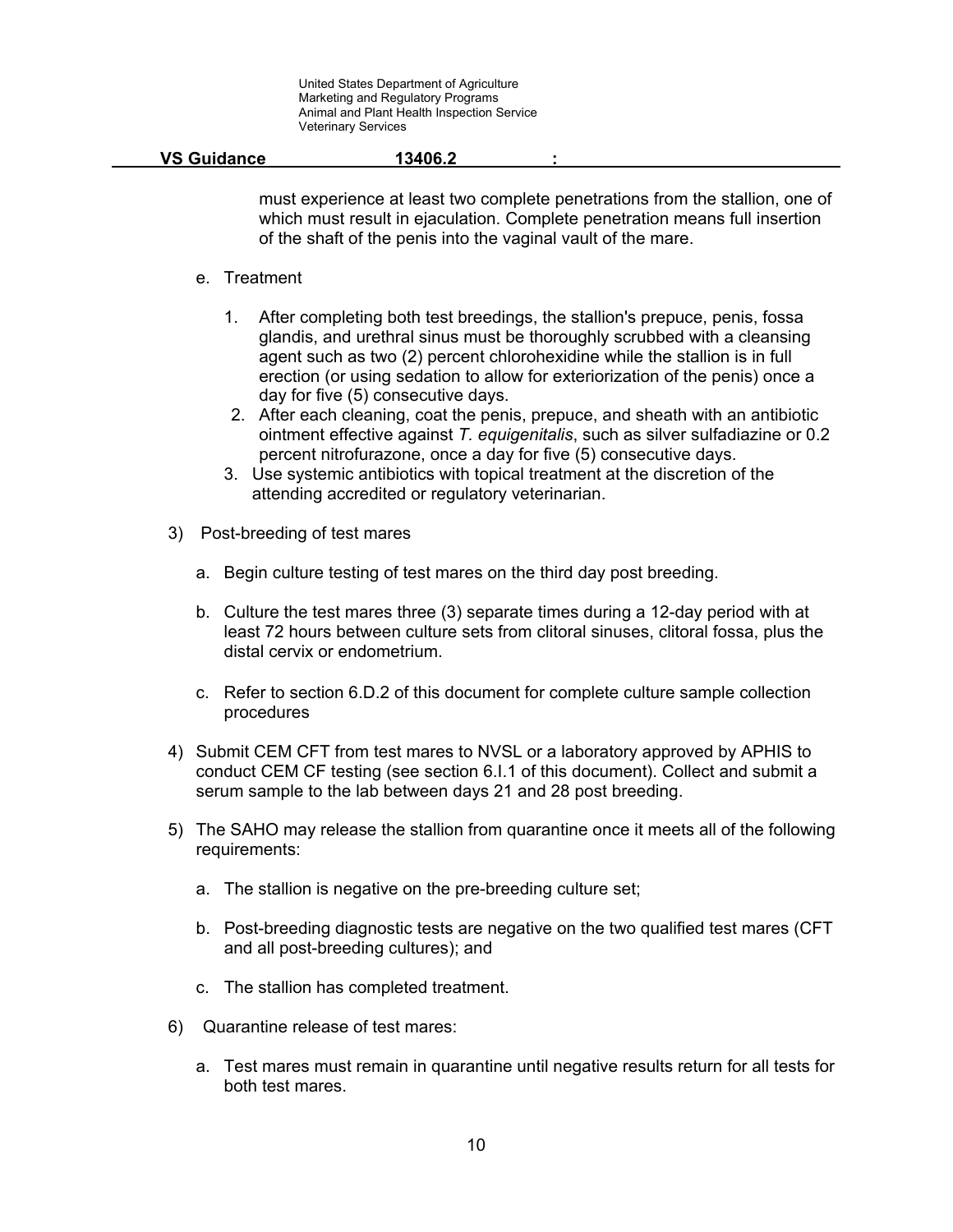- b. If a test mare is confirmed positive on CFT or culture as a result of post-breeding testing, treat both test mares associated with the test breeding in accordance with section 6.E and re-culture in accordance with section 6.D.
- G. Procedures for Stallions Positive for *T. equigenitalis.*
	- 1) A stallion is positive for *T. equigenitalis* if any of the testing performed returns positive: Culturing of stallion, post breeding cultures of test mares, or post breeding CFT of test mares. An infected stallion must remain in quarantine until the stallion is treated and retested negative for *T. equigenitalis.*
	- 2) If a stallion is determined to be positive for *T. equigenitalis*, the stallion's prepuce, penis, fossa glandis, and urethral sinus must be thoroughly scrubbed with a cleansing agent such as 2 percent chlorohexidine while the stallion is in full erection (or using sedation to allow for exteriorization of the penis) once a day for five (5) consecutive days.
		- a. After cleaning, coat the entire penis and prepuce with an antibiotic ointment effective against *T. equigenitalis*, such as silver sulfadiazine or 0.2 percent nitrofurazone.
		- b. Repeat this procedure once a day for five (5) consecutive days.
	- 3) The attending accredited veterinarian, stallion owner or owners, and SAHO may also elect to treat the infected stallion with systemic antibiotics, but it is not required.
	- 4) Following treatment, the stallion will then be retested by culture (using a separate swab for each site) of the prepuce, urethral sinus, fossa glandis and the distal urethra, beginning no fewer than 21 days after the last day of topical antibiotic treatment, and no fewer than seven (7) days after systemic antibiotic treatment. If cultures are negative, the stallion should then be test bred to two qualified test mares.
	- 5) For any positive stallions, repeat the culture, test mare breeding, and treatment process until the stallion tests negative on all pre-breeding and test mare breeding cultures.
- H. Qualifying Test Mares
	- 1) Test mares must test negative by CFT (see section K.1 for CFT laboratory information) and be culture negative on all specimens for CEM prior to use.
		- a. Culture the clitoral sinuses and clitoral fossa three (3) separate times during a 12-day period, with at least 72 hours between sets of cultures.
		- b. The last set of cultures must include a distal cervix or endometrial swab.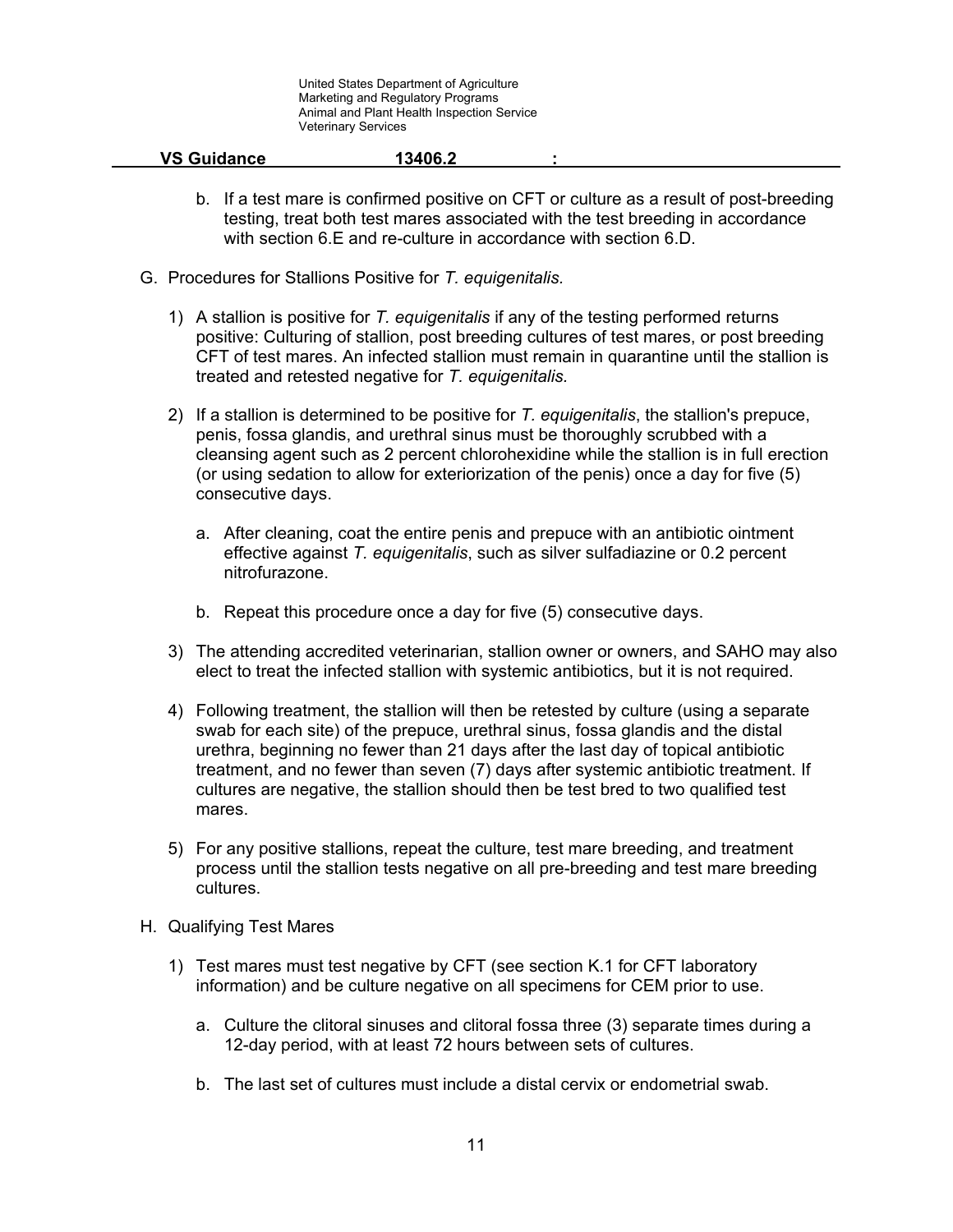| <b>VS Guidance</b> | 13406.2 |  |
|--------------------|---------|--|
|                    |         |  |

- c. Use one swab for the three sinuses and separate swabs for the clitoral fossa and distal cervix or endometrium.
- d. Use dry cleanup or minimal water if necessary to remove excess organic debris.
- e. Do not scrub or use soap, disinfectant, or detergent before taking clitoral sinus or fossa swabs.
- f. When taking the distal cervix or endometrial swab with the final (third) set of swabs, it is acceptable after culturing the clitoral sinuses and clitoral fossa to clean the external genitalia before swabbing the distal cervix or endometrium.
- 2) After completing the three sets of cultures and determining the test mares are negative for *T. equingenitalis* by both culture and CFT, permanently identify the mares with hot branding, freeze branding, or lip tattooing with a capital letter "T", overseen by VS personnel, State authorities, or accredited veterinarians.
	- a. Apply brands on the left shoulder or left neck area, at least two (2) inches high.
	- b. Apply lip tattoos to the inside surface of the upper lip. They must be at least one (1) inch high and 0.75 inches wide.
- 3) Negative post breeding cultures and CFTs within 45 days of blood draw on a test mare can serve as the qualifying tests making the mare eligible for use as a test mare again, if the mare remains on the same premises as the CEM quarantine facility.
- 4) If a candidate test mare is positive on the qualifying CFT or cultures do not use that animal as a test mare.
- I. Sample Collection and Submission
	- 1) Send all culture samples to a National Animal Health Laboratory Network (NAHLN) [laboratory approved to conduct CEM testing](https://www.aphis.usda.gov/animal_health/lab_info_services/downloads/ApprovedLabs_CEM.pdf) or to NVSL. Send serum samples for CFT to NVSL, Cornell University, Ithaca, New York; or the University of Kentucky at Lexington. NVSL must confirm all suspect samples.
	- 2) Place swabs (refer to [VS Guidance 15202.](https://www.aphis.usda.gov/import_export/animals/downloads/approval-of-labs-to-conduct-cem-tests.pdf)2) in Amies transport medium with charcoal (each swab in a single tube) and refrigerated.
	- 3) Approved CEM laboratories send a swab of suspect *T. equigenitalis* colonies to NVSL in Amies media with charcoal. If suspect colonies are noted on multiple anatomical locations from the same set of swabs, send a suspect colony from each location in individual Amies media. Do not send the original swabs to NVSL.
	- 4) The swabs that come in the Amies sample collection tubes are adequate to collect stallion samples and clitoral fossa samples from mares but are too large for clitoral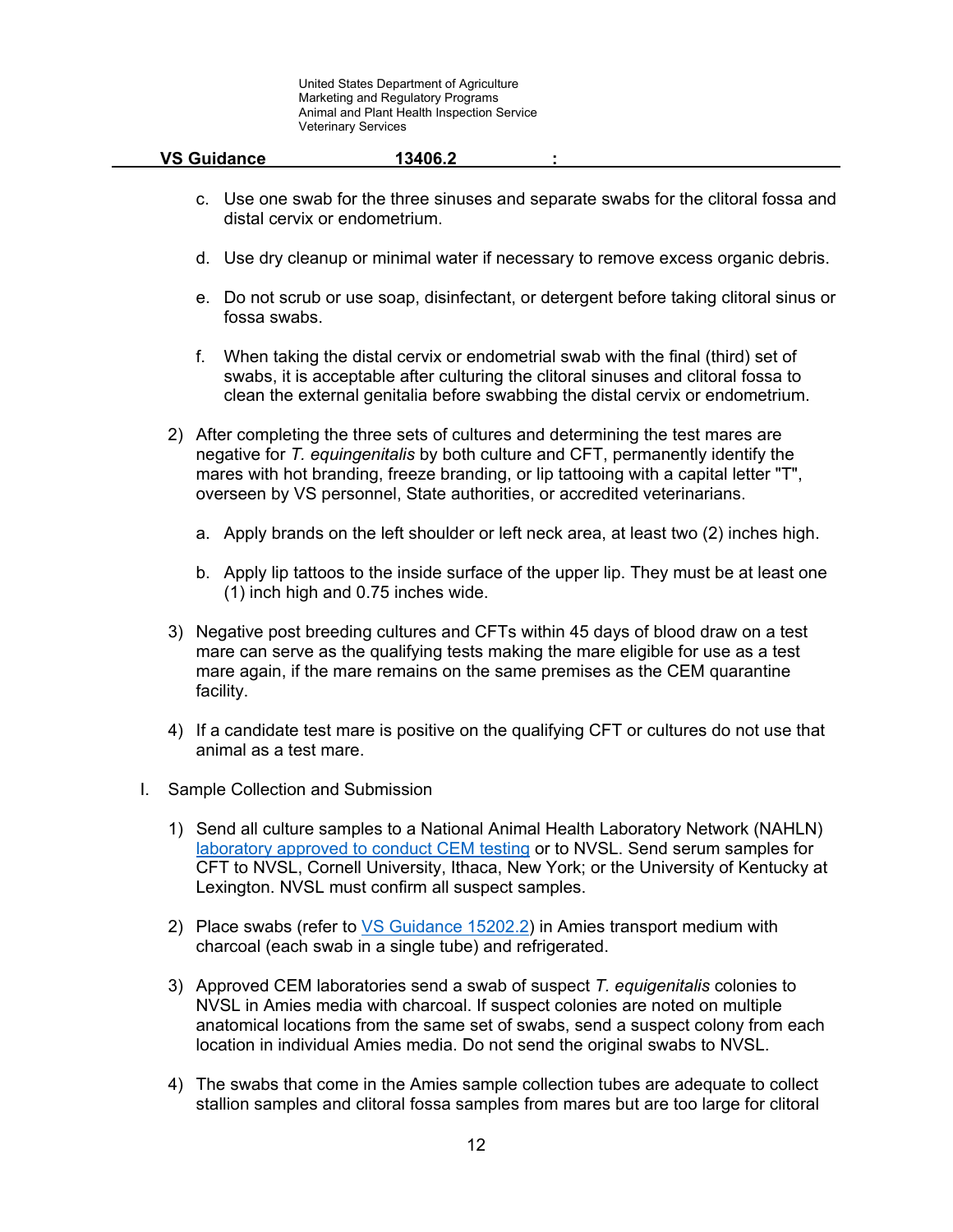| <b>VS Guidance</b> | 13406.2 |  |
|--------------------|---------|--|
|                    |         |  |

sinuses of mares. Cut off and discard the large swab from the tube cap and swab the sinuses with a small diameter swab [\(VS Guidance 15202.](https://www.aphis.usda.gov/import_export/animals/downloads/approval-of-labs-to-conduct-cem-tests.pdf)2), put the swab in the Amies, and replace the cap.

- 5) Specimens must include equine identification, collection date and time and anatomical sites of sample collected (refer to [VS Guidance 15202.](https://www.aphis.usda.gov/import_export/animals/downloads/approval-of-labs-to-conduct-cem-tests.pdf)2).
- 6) Submit completed specimen submission forms with the name, address, and phone/fax number of the submitting veterinarian, name of the owner or person responsible for the horse, location of horse, complete animal identification, anatomical location sampled, and date and time of collection (refer to [VS Guidance](https://www.aphis.usda.gov/import_export/animals/downloads/approval-of-labs-to-conduct-cem-tests.pdf)  [15202.](https://www.aphis.usda.gov/import_export/animals/downloads/approval-of-labs-to-conduct-cem-tests.pdf)2).
- 7) Swabs must be shipped with ice packs, to keep the specimens cold  $(4^{\circ}C)$  on arrival, by a commercial overnight service provider (Federal Express, United Parcel Service, etc.) or by an approved third-party courier (as identified by the State CEM Coordinator) to the VS-approved CEM diagnostic laboratory.
- 8) All samples must reach the lab and be plated within 48 hours after collection. If the samples arrive more than 48 hours after collection, the lab must notify the facility to repeat the cultures.
- 9) Specimens shipped to NVSL should be addressed to:

National Veterinary Services Laboratories, Diagnostic Bacteriology Laboratory (DBL) 1920 Dayton Ave. Ames, IA 50010

- J. Communications
	- 1) Each State participating in CEM testing of imported horses at approved quarantine facilities must identify a State CEM coordinator. VS designates a National CEM Coordinator who relays updates and other communications concerning CEM import testing to State CEM coordinators.
	- 2) The State CEM coordinators must retain identification and horse treatment and release records of CEM quarantine facilities.
		- a. Send copies of release records to the VS Animal Import Center or Port Services Office at the port of entry electronically (email addresses listed below) so office staff is aware of horses departing CEM State quarantine facilities.
		- b. The State CEM coordinator retains records for at least seven (7) years.
	- 3) If a horse tests positive for CEM while in quarantine, the State CEM coordinator notifies the National CEM Coordinator by email within 24 hours.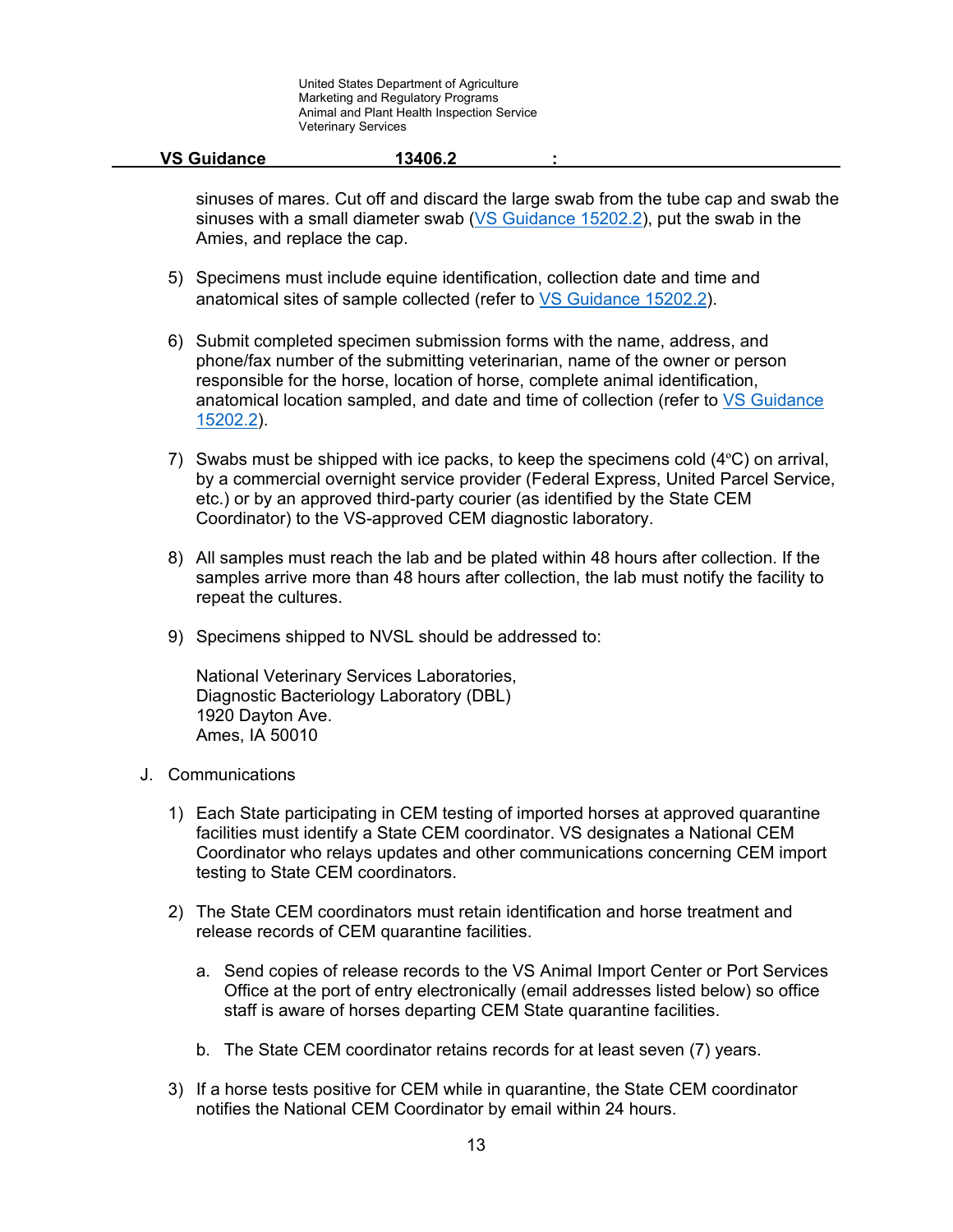#### **VS Guidance 13406.2 :**

- K. Recordkeeping and CEM Database
	- 1) Use a CEM Quarantine Tracking Spreadsheet provided by the National CEM Coordinator to capture testing and other information pertinent to imported stallions and mares in CEM quarantine facilities.
	- 2) The State CEM coordinator emails the spreadsheet monthly to [VS.CEM.Data@aphis.usda.gov](mailto:VS.CEM.Data@aphis.usda.gov) for entry into a national CEM database.
	- 3) The National CEM Coordinator reviews the tracking spreadsheet data monthly to ensure compliance with testing and treatment protocols. When the National CEM coordinator detects a discrepancy, he or she notifies the State CEM coordinator.
	- 4) When the National CEM coordinator has received and reviewed all State CEM data, he or she provides a quarterly summary report of CEM import data to State CEM coordinators to review for accuracy.

### **7. Inquiries**

- A. Ask the National CEM Coordinator for information about the national CEM database by calling 301-851-3300, option 2 or by emailing VS.CEM.Data@aphis.usda.gov.
- B. Contact the office for the relative port of entry.

| <b>Port of Entry</b> | <b>Email Address</b>  |
|----------------------|-----------------------|
| New York             | VSPSNIC@usda.gov      |
| Miami                | notifymaic@usda.gov   |
| Chicago              | VSDesPlaines@usda.gov |
| Los Angeles          | VSPSLAX@usda.gov      |
| Puerto Rico          | VSPSFL@usda.gov       |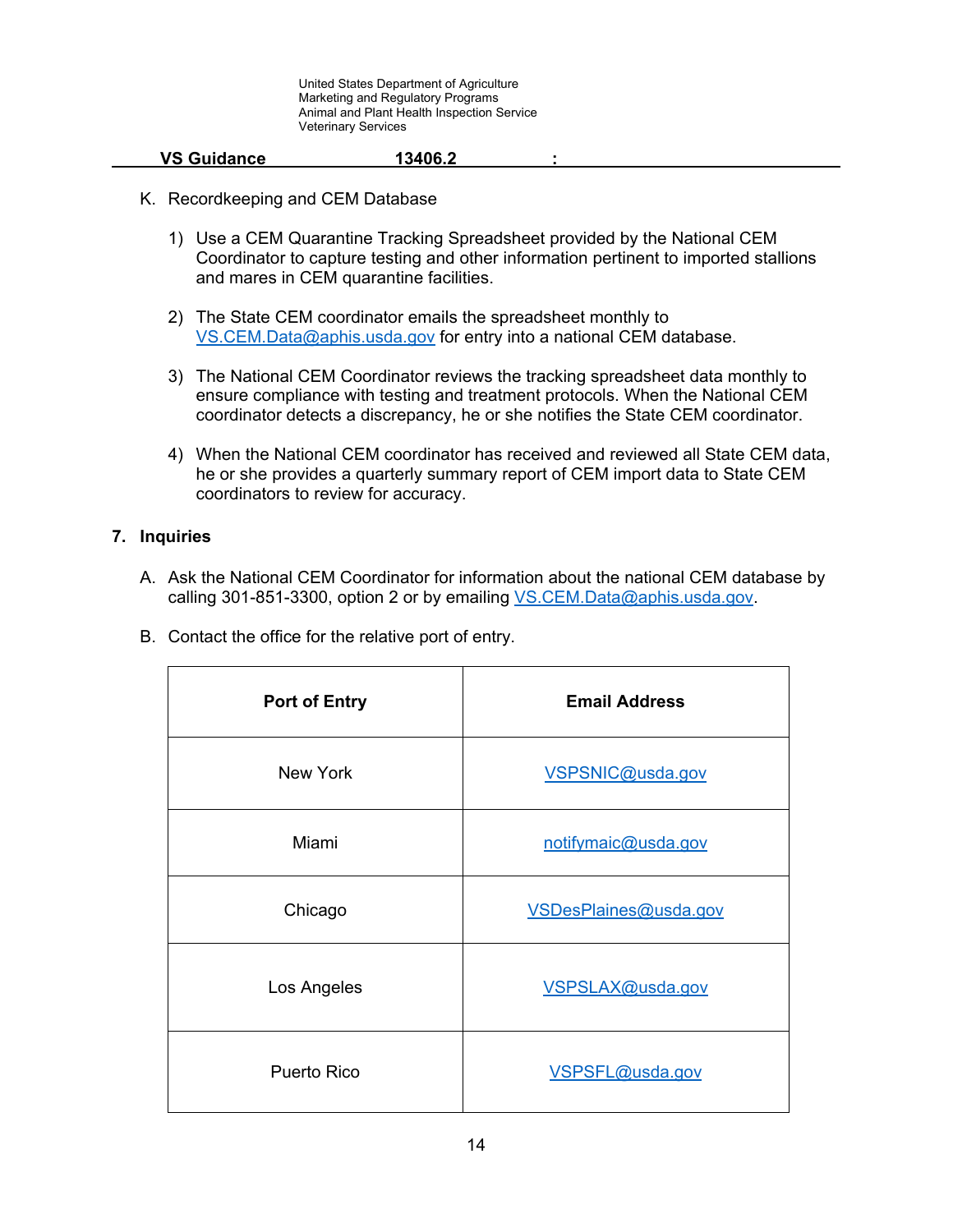| <b>VS Guidance</b> | 13406.2 |                                  |
|--------------------|---------|----------------------------------|
| All other ports    |         | Collateral.Port.Offices@usda.gov |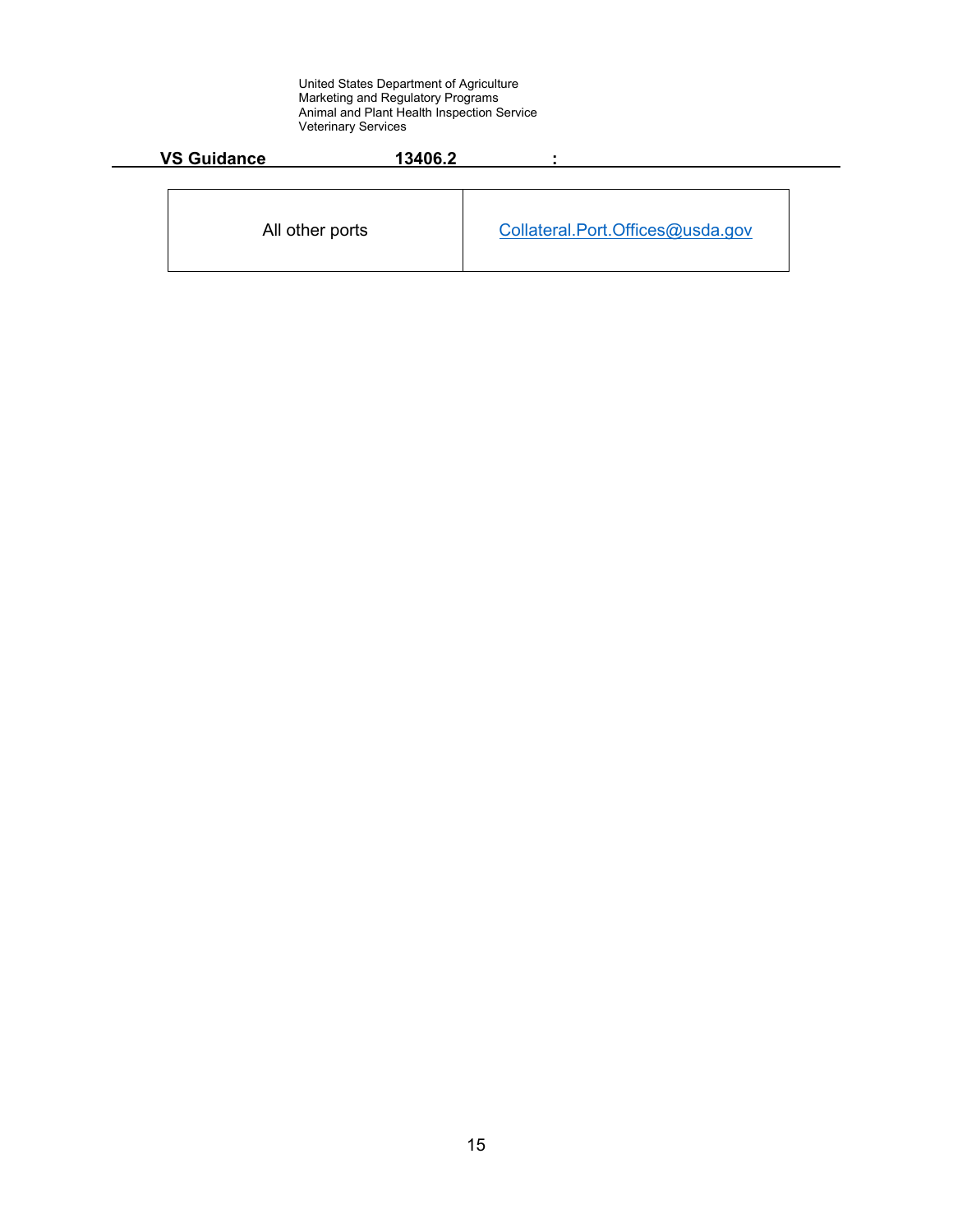| <b>VS Guidance</b> | 13406.2 |  |
|--------------------|---------|--|
|                    |         |  |

**Appendix I: Memorandum of Understanding (MOU), State Contagious Equine Metritis Testing**

APHIS NO.

#### **MEMORANDUM OF UNDERSTANDING (MOU) BETWEEN** THE STATE OF **EXAMPLE STATE OF STATE OF AND THE UNITED STATES DEPARTMENT OF AGRICULTURE ANIMAL AND PLANT HEALTH INSPECTION SERVICE (APHIS) VETERINARY SERVICES**

# **ARTICLE 1 - PURPOSE**

This MOU establishes the responsibilities of the Cooperating State in carrying out testing and treatment of horses imported into the United States from countries or regions affected with contagious equine metritis (CEM). CEM is a venereal disease of equines and is foreign to the United States. Horses subject to CEM regulations must remain under State quarantine until completing all required testing and treatment.

## **ARTICLE 2 - BACKGROUND**

To be permanently imported into the United States, stallions and mares over 731 days of age from CEM-affected countries must test negative for CEM and be treated, in accordance with 9 CFR 93.301. Any State wishing to participate in CEM testing must enter into a written agreement with the APHIS Administrator that the State will conduct testing and treatment as specified in 9 CFR 93.301.

#### **ARTICLE 3 - AUTHORITIES**

Under the Farm Security and Rural Investment Act of 2002, PL 107-171, Subtitle E, Animal Health Protection, Section 10401-10418, the Secretary of Agriculture, to protect the agriculture, environment, economy, and health and welfare of the people of the United States by preventing, detecting, controlling, and eradicating diseases and pests of animals, is authorized to cooperate with foreign countries, States, and other jurisdictions, or other persons, to prevent and eliminate burdens on interstate commerce and foreign commerce, and to regulate effectively interstate commerce and foreign commerce.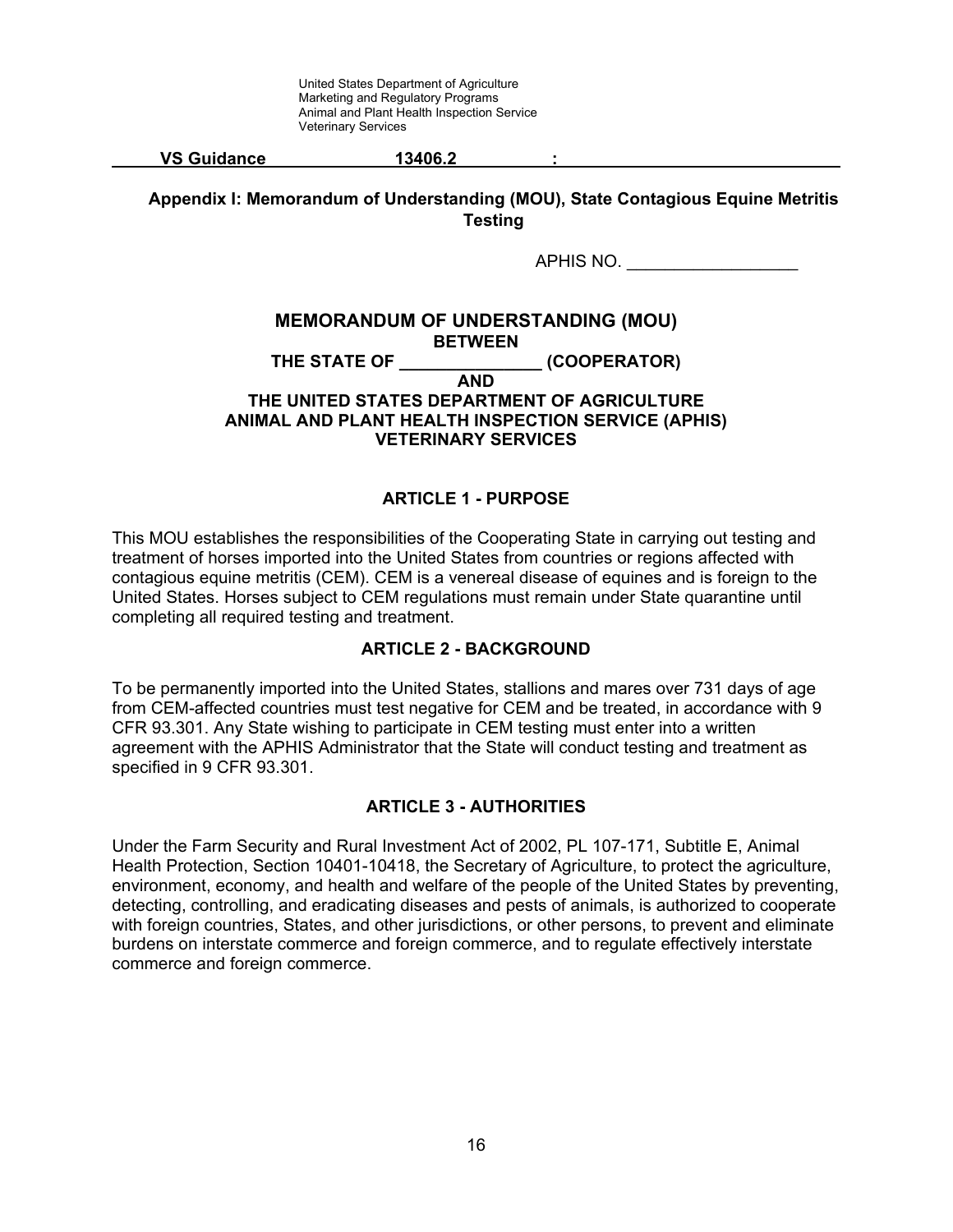#### **VS Guidance 13406.2 :**

### **ARTICLE 4 - MUTUAL RESPONSIBILITIES**

The Cooperator and APHIS mutually agree to designate, in writing, an authorized representative for each party who shall be responsible for collaboratively administering the activities conducted under this MOU.

# **ARTICLE 5 - COOPERATOR RESPONSIBILITIES**

- a. The State has entered into this written agreement with the Deputy Administrator, Veterinary Services, Animal and Plant Health Inspection Service (APHIS), United States Department of Agriculture or his or her designee, whereby the State agrees to enforce its laws and regulations to control CEM and to abide by the conditions of approval established by the regulations in Title 9, *Code of Federal Regulations* (9 CFR) Section 93.301.
- b. The State agrees that stallions and mares shall be quarantined under State or Federal supervision until testing and treatment requirements have been met in accordance to 9 CFR 93.301(e)(2).
- c. The State agrees to quarantine all stallions and mares over 731 days of age imported under 9 CFR 93.301 until the stallions have been treated in accordance with 9 CFR 93.301(e)(3) and the mares have been treated in accordance with 9 CFR 93.301 (e)(5).
- d. The State agrees to quarantine all mares used to test stallions for CEM until the mares have been released from quarantine in accordance with 9 CFR 93.301 (e)(4).
- e. The State has laws or regulations requiring that stallions over 731 days of age imported under 9 CFR 93.301(e) be treated in the manner specified in 9 CFR 93.301(e)(3), and that mares over 731 days of age imported under paragraph 9 CFR 93.301(e) be treated in the manner specified in 9 CFR 93.301(e)(5).
- f. The Administrator may suspend a State's approval to receive stallions or mares imported from regions affected with CEM if he or she determines that the State is not meeting the requirements of 9 CFR 93.301. After the Administrator takes such action, APHIS will inform the State's animal health authorities of the reasons for the action and afford them an opportunity to present their views before APHIS finalizes the suspension; however, such suspension of approval shall continue in effect unless the Administrator orders otherwise. In those instances where there is a disagreement as to the facts, a hearing shall be held to resolve such disagreements.
- g. The proposed CEM quarantine facility will be inspected and approved by a State or Federal official based on provisions established by the State Veterinarian and APHIS. Facility inspection and approvals will be renewed annually as the State Veterinarian or APHIS deems necessary.
- h. The collection of blood samples, culture specimens, and CEM treatment will be performed by a veterinarian who is accredited in the State of the CEM quarantine facility and approved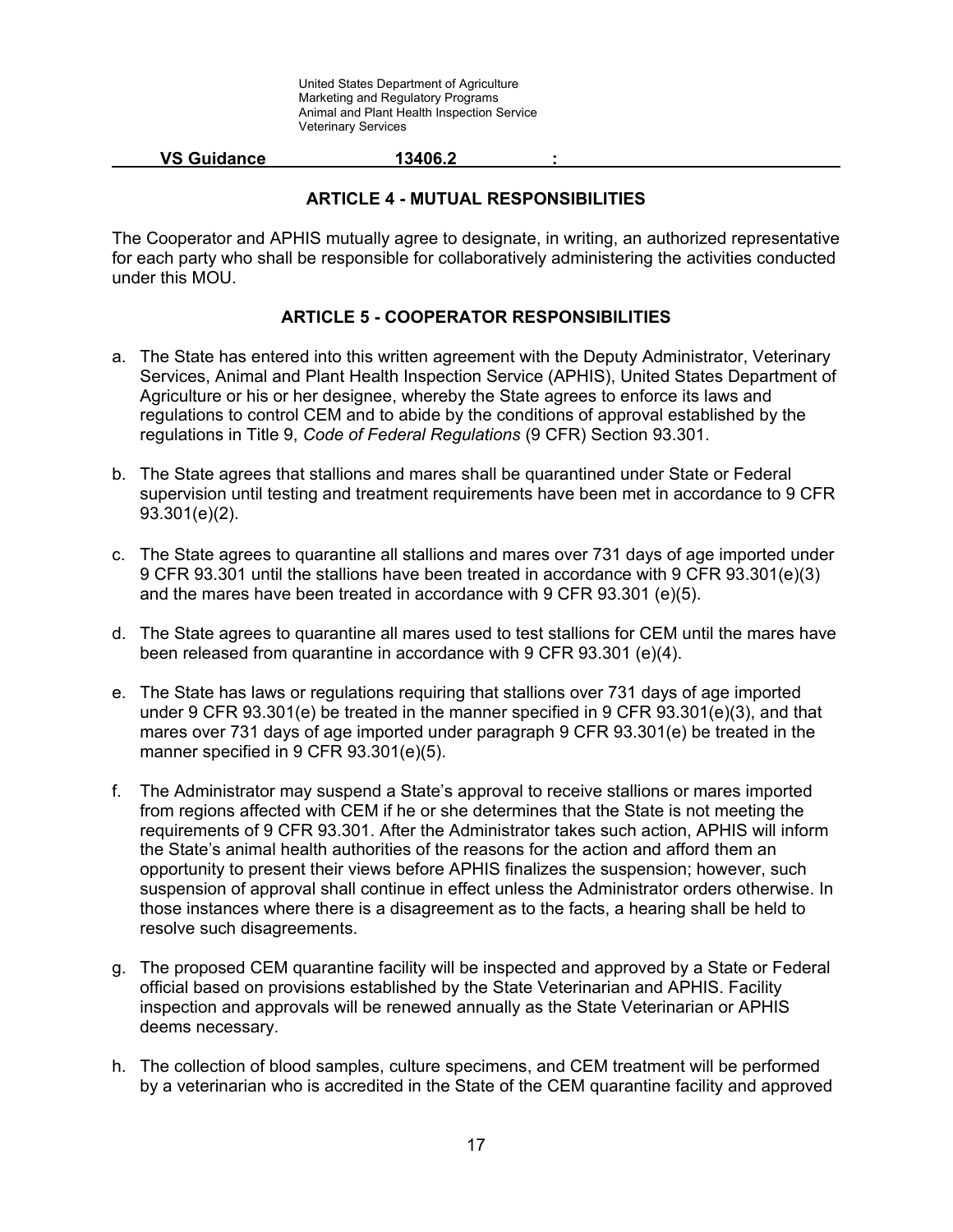| <b>VS Guidance</b> | 13406.2 |  |
|--------------------|---------|--|
|                    |         |  |

by the State CEM coordinator. Specimen collections, test breeding, and/or treatments will be monitored by a State or Federal official.

- i. All blood samples and culture specimens will be collected at the appropriate sampling frequency and delivered to the appropriate APHIS-approved testing laboratory to conduct CEM testing following the procedures specified in 9 CFR 93.301.
- j. If the State wishes to withdraw its approval to conduct CEM quarantine and testing of horses imported from countries affected with CEM, the State Veterinarian may submit this request in writing to APHIS.

### **ARTICLE 6 - STATEMENT OF NO FINANCIAL OBLIGATION**

Signature of this MOU does not constitute a financial obligation on the part of APHIS. Each signatory party is to use and manage its own funds in carrying out the purpose of this MOU. Transfers of funds or items of value are not authorized under this MOU.

### **ARTICLE 7 - LIMITATIONS OF COMMITMENT**

This MOU and any continuation thereof shall be contingent upon the availability of funds appropriated by the Congress of the United States. It is understood and agreed that any monies allocated for purposes covered by this MOU shall be expended in accordance with its terms and the manner prescribed by the fiscal regulations and/or administrative policies of the party making the funds available. If fiscal resources are to transfer, a separate agreement must be developed by the parties.

#### **ARTICLE 8 - CONGRESSIONAL RESTRICTION**

Under 41 USC 22, no member of, or delegate to, Congress shall be admitted to any share or part of the MOU or to any benefit to arise therefrom.

#### **ARTICLE 9 – NONDISCRIMINATION CLAUSE**

The United States Department of Agriculture prohibits discrimination in all its programs and activities on the basis of race, color, national origin, age, disability, and where applicable, sex, marital status, familial status, parental status, religion, sexual orientation, genetic information, political beliefs, reprisal, or because all or a part of an individual's income is derived from any public assistance program. Not all prohibited bases apply to all programs.

### **ARTICLE 10 - LIABILITIES**

APHIS assumes no liability for any actions or activities conducted under this agreement except to the extent the recourse or remedies are provided by Congress under the Federal Tort Claims Act (28 U.S.C. 1346(b), 2401(b), 2671-2680).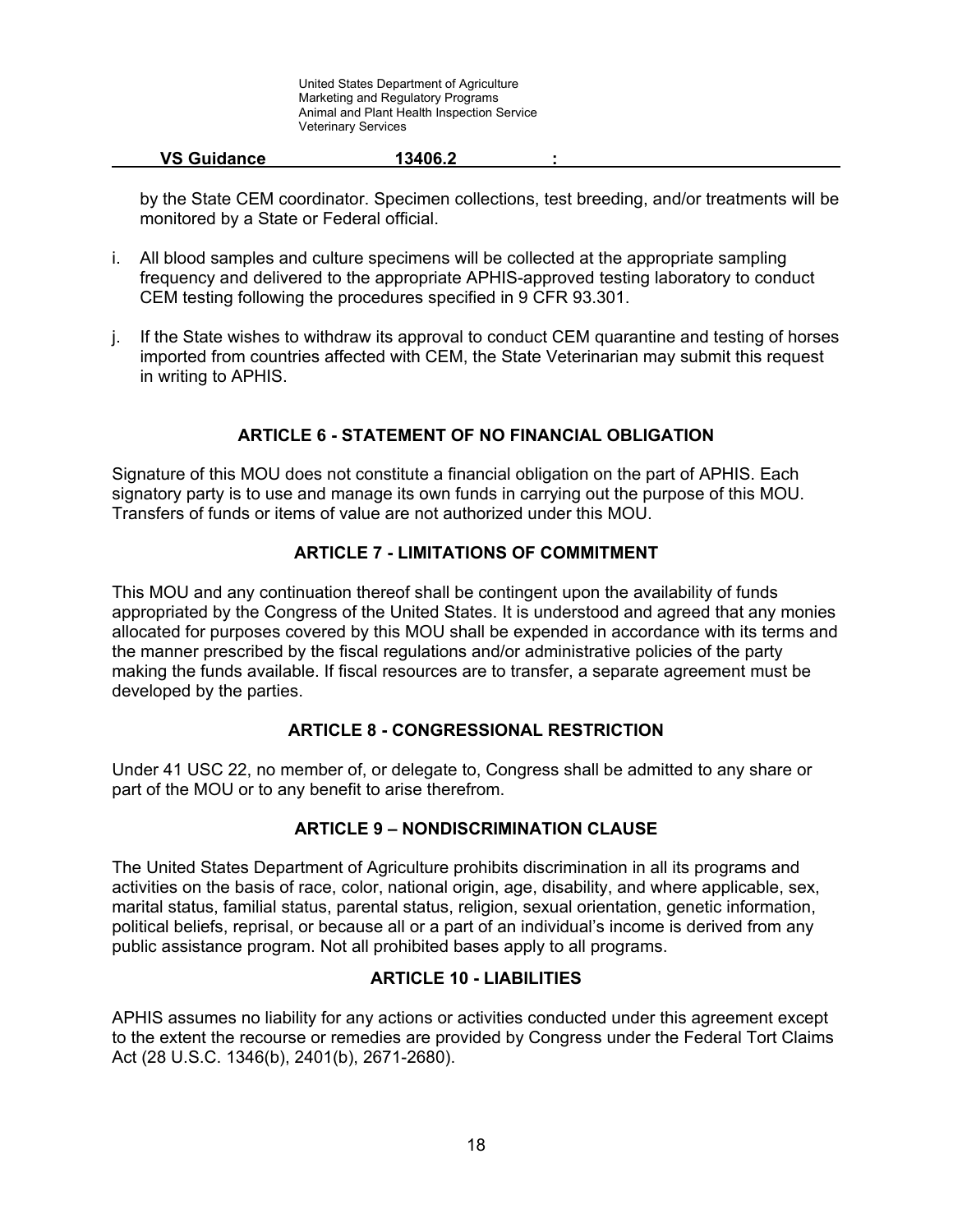#### **VS Guidance 13406.2 :**

## **ARTICLE 11 - AMENDMENTS**

This MOU may be amended at any time by mutual agreement of the parties in writing.

#### **ARTICLE 12 - TERMINATION**

This MOU may be terminated at any time by mutual agreement of the parties in writing, or by either party upon 60 days' written notice to the other party.

## **ARTICLE 13 - EFFECTIVE DATE AND DURATION**

This MOU will be in effect upon date of final signature and shall remain in effect for 5 years.

STATE OF **EXECUTE OF LIGHT** 

State Veterinary Official **Date** Date

Date

UNITED STATES DEPARTMENT OF AGRICULTURE ANIMAL AND PLANT HEALTH INSPECTION SERVICE VETERINARY SERVICES

\_\_\_\_\_\_\_\_\_\_\_\_\_\_\_\_\_\_\_\_\_\_\_\_\_\_\_\_\_\_\_\_\_\_\_\_\_\_\_ \_\_\_\_\_\_\_\_\_

National CEM coordinator **Date** 

\_\_\_\_\_\_\_\_\_\_\_\_\_\_\_\_\_\_\_\_\_\_\_\_\_\_\_\_\_\_\_\_\_\_\_\_\_\_\_\_ \_\_\_\_\_\_\_\_\_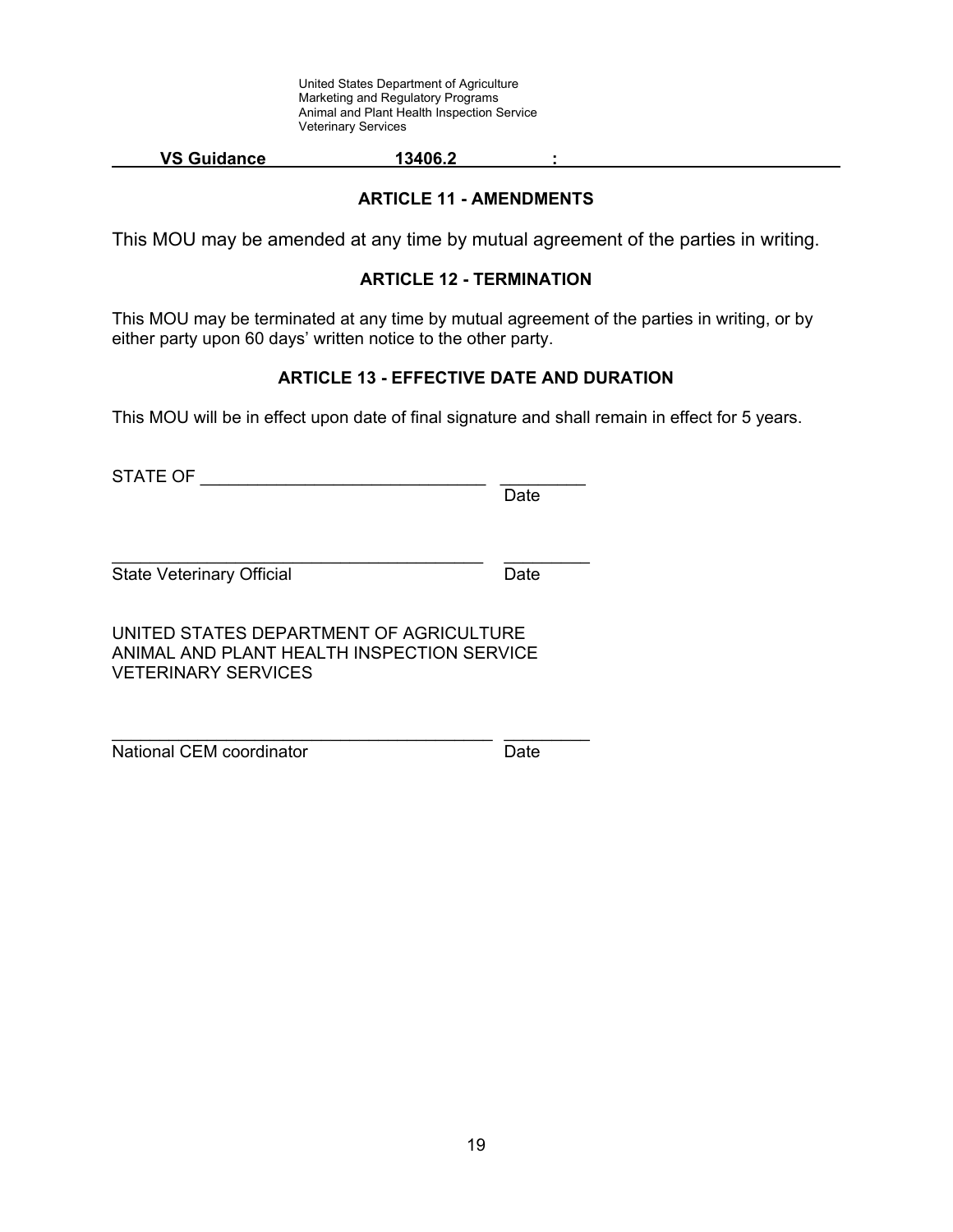# **Appendix 2: CONTAGIOUS EQUINE METRITIS (CEM) QUARANTINE FACILITY INSPECTION REPORT FORM**

| NAME OF OWNER/OPERATOR OF<br><b>PREMISES</b>                                                                                                                                                                                                                                                                                  | STATE ANIMAL HEALTH OFFICIAL<br>(SAHO) SERVING AS STATE CEM<br><b>COORDINATOR</b> |            |           |  |  |
|-------------------------------------------------------------------------------------------------------------------------------------------------------------------------------------------------------------------------------------------------------------------------------------------------------------------------------|-----------------------------------------------------------------------------------|------------|-----------|--|--|
| <b>STREET ADDRESS</b>                                                                                                                                                                                                                                                                                                         | <b>STREET ADDRESS</b>                                                             |            |           |  |  |
| <b>CITY</b><br><b>STATE</b><br><b>ZIP</b>                                                                                                                                                                                                                                                                                     | <b>CITY</b><br><b>STATE</b>                                                       | <b>ZIP</b> |           |  |  |
| <b>TELEPHONE NUMBER</b>                                                                                                                                                                                                                                                                                                       | <b>TELEPHONE NUMBER</b>                                                           |            |           |  |  |
| <b>MOBILE TELEPHONE NUMBER</b>                                                                                                                                                                                                                                                                                                | MOBILE TELEPHONE NUMBER                                                           |            |           |  |  |
| <b>EMAIL</b>                                                                                                                                                                                                                                                                                                                  | <b>EMAIL</b>                                                                      |            |           |  |  |
|                                                                                                                                                                                                                                                                                                                               |                                                                                   |            |           |  |  |
|                                                                                                                                                                                                                                                                                                                               | horses.                                                                           |            |           |  |  |
| Facility is approved to house: Mares / Stallions / Both                                                                                                                                                                                                                                                                       |                                                                                   |            |           |  |  |
| 1. The facility owner, operator (if different), and attending personnel have read<br>and agree to carry out the provisions in Title 9, Code of Federal Regulations<br>(9 CFR) 93.308(c)(3) and the recommendations in VS Guidance 13406.2 that<br>pertain to the quarantine of horses from CEM-affected regions or countries. |                                                                                   | <b>YES</b> | <b>NO</b> |  |  |
| 2. The facility includes a separate enclosed building or separate area of the<br>building of sound permanent construction, capable of being effectively<br>cleaned and disinfected.                                                                                                                                           |                                                                                   |            |           |  |  |
| 3. The quarantine area is clearly identified by posted signs.<br>4. The facility is large enough to accommodate all animals involved in the                                                                                                                                                                                   |                                                                                   |            |           |  |  |
| quarantine.                                                                                                                                                                                                                                                                                                                   |                                                                                   |            |           |  |  |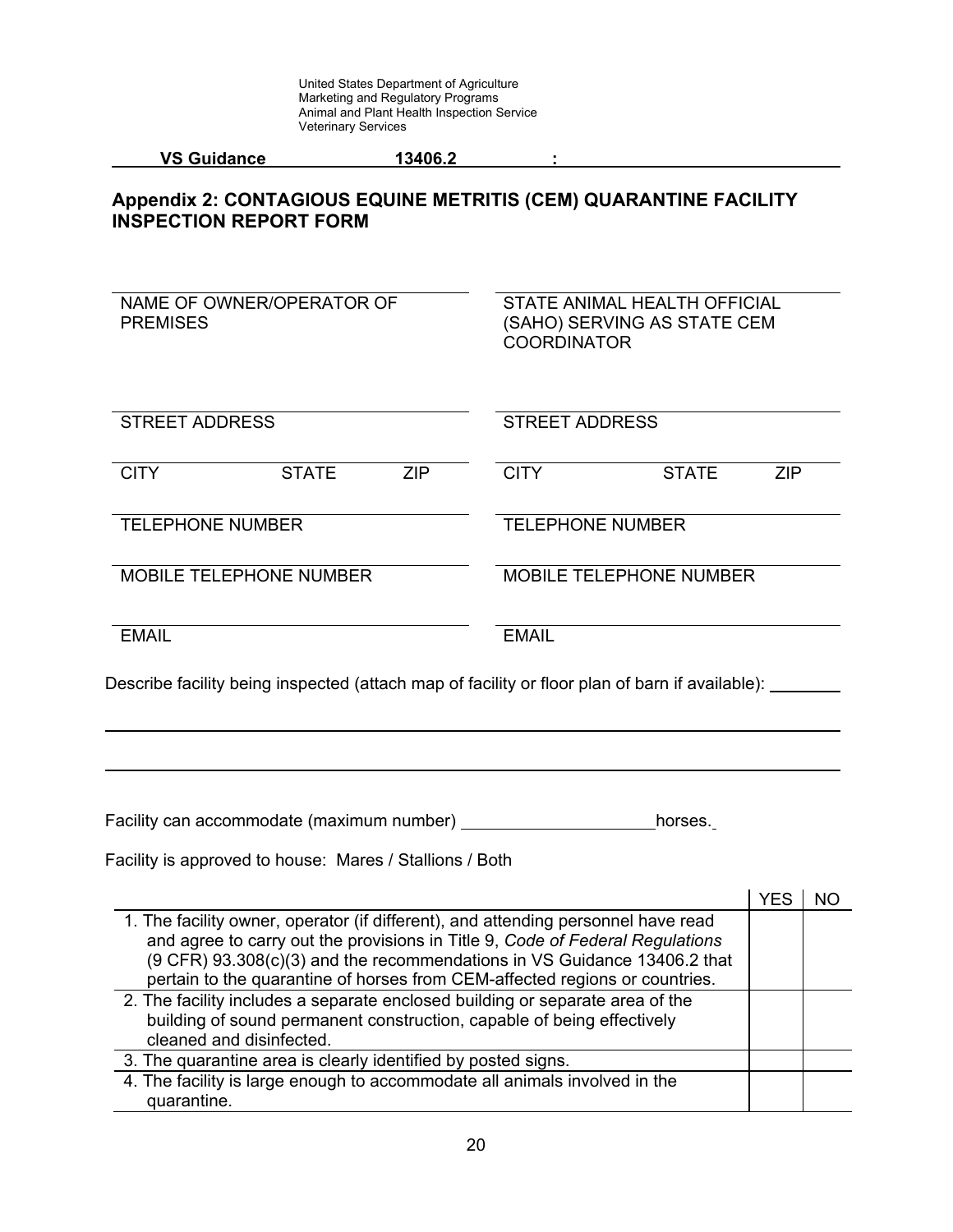| <b>VS Guidance</b>                                                                                                                                                                                                                                                                                                                                                                                                        | 13406.2 |  |  |
|---------------------------------------------------------------------------------------------------------------------------------------------------------------------------------------------------------------------------------------------------------------------------------------------------------------------------------------------------------------------------------------------------------------------------|---------|--|--|
| 5. The facility contains stalls where individual horses can be kept separate from<br>each other by either an empty stall, an empty area where horses cannot touch<br>each other, or by a solid wall that is at least 8 feet (2.4 m) high. The facility<br>provides isolation from other horses and common traffic. Nose-to-nose<br>contact does not occur.                                                                |         |  |  |
| 6. The facility is secure so that horses may not escape or be removed from the<br>facility without authorization and to prevent other animals or unauthorized<br>personnel from entering.                                                                                                                                                                                                                                 |         |  |  |
| 7. The facility has an adequate drainage setup so that discharge shall not flow<br>into areas where other horses are being maintained.                                                                                                                                                                                                                                                                                    |         |  |  |
| 8. The facility can dispose of manure, bedding, waste, and any related shipping<br>materials in a manner that will prevent the dissemination of disease and that is<br>approved by a SAHO.                                                                                                                                                                                                                                |         |  |  |
| 9. During the quarantine period, the facility will keep all equipment used for<br>feeding, watering, grooming, and cleaning in the quarantine area. Use of the<br>equipment will be limited only to the animals in quarantine.                                                                                                                                                                                            |         |  |  |
| 10. After each culture or treatment, the facility can place all gloves, sleeves,<br>speculums, and other disposable material in plastic garbage bags and<br>dispose of them as regulated garbage through incineration or burial.<br>Alternatively, the facility can store these materials until the quarantine is<br>released, when (if all cultures are negative), they may be disposed of as non-<br>regulated garbage. |         |  |  |
| 11. The facility will not permit pets in the quarantine area. Horse owners and<br>visitors must be authorized by State or APHIS personnel to enter the<br>quarantine area. Authorized visitors are to sign a log book upon entering and<br>exiting the quarantine area.                                                                                                                                                   |         |  |  |
| 12. The facility agrees that all horses under CEM quarantine must remain in the<br>facility until released by a SAHO. Horses under CEM quarantine may be<br>moved under permit for emergency medical care.                                                                                                                                                                                                                |         |  |  |
| 13. The facility can keep horses separated at all times; see #5 for details.<br>Grooming and cleaning supplies and tack are not shared.                                                                                                                                                                                                                                                                                   |         |  |  |
| 14. The facility agrees that horses under quarantine will not be bred, collected, or<br>subjected to genital examination or cleaning beyond what is required for CEM<br>testing as detailed in the VS Guidance 13406.2.                                                                                                                                                                                                   |         |  |  |
| 15. The facility uses separate buckets, brushes, sponges, tack, etc., for each<br>horse under quarantine unless the equipment is cleaned and disinfected<br>between each horse as approved by the SAHO. All reusable equipment is<br>cleaned and disinfected between quarantines.                                                                                                                                         |         |  |  |
| 16. The facility has adequate food, water, and shelter for all horses being<br>tested/treated in the CEM quarantine facility.                                                                                                                                                                                                                                                                                             |         |  |  |
| 17. The facility has sufficient protective clothing (disposable gloves, at a<br>minimum) available for all facility personnel at the entrance of the CEM<br>quarantine facility.                                                                                                                                                                                                                                          |         |  |  |
| 18. The facility has footbath containers at the entrance and exit of the facility or<br>rubber boots or disposable plastic shoe covers to be worn within the facility.                                                                                                                                                                                                                                                    |         |  |  |